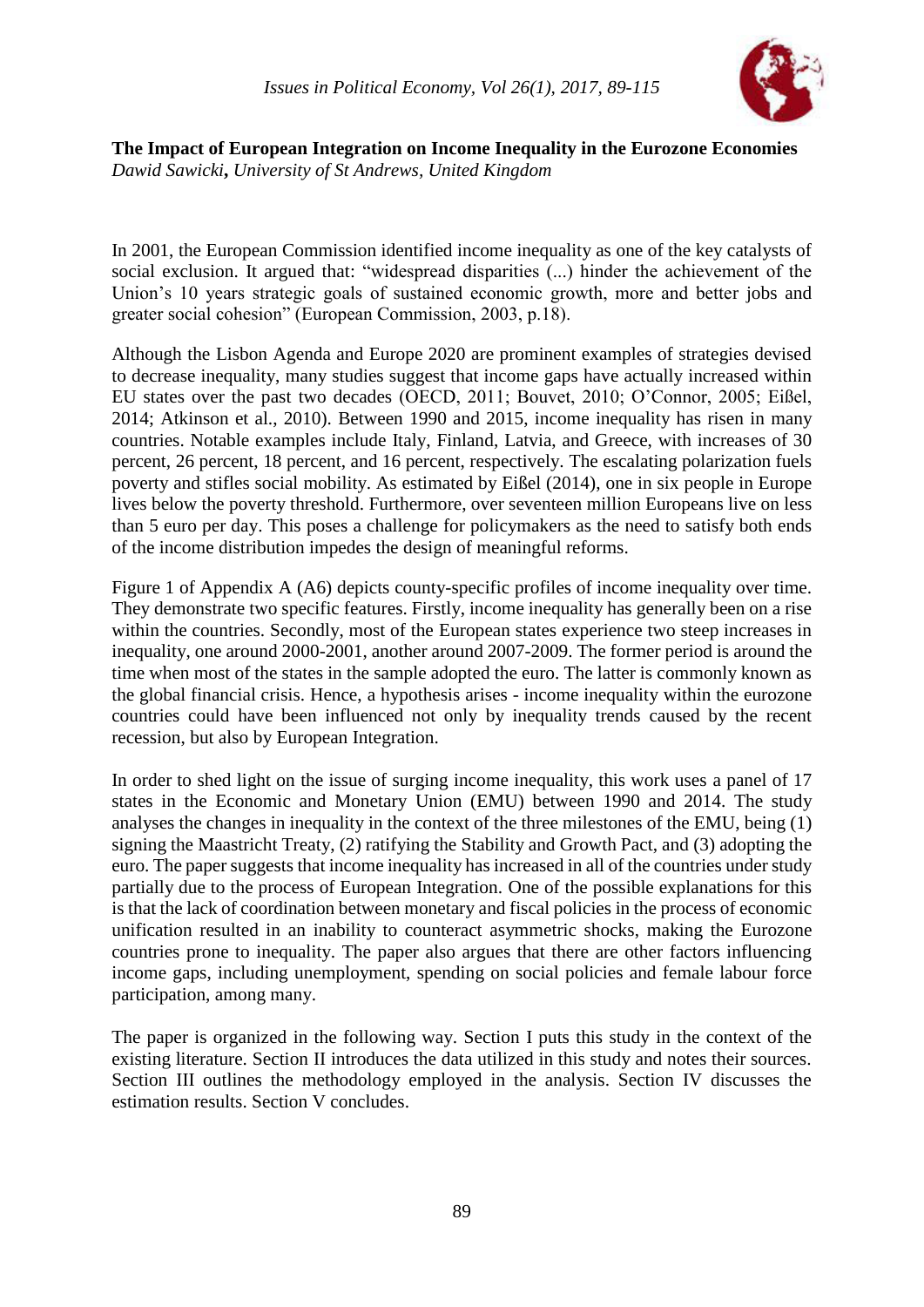## **I. Literature review**

There is no consensus in the empirical literature regarding the impact of European Integration on inequality. Disparities between research findings are rooted in the differences in periods covered, methodology used, and the sample considered by the authors.

The majority of papers published in the 1990s and early 2000s draw on country-level data to argue that European regions experience convergence in terms of income levels (Braunerhjelm et al., 2000; European Commission, 1997; Ben-David, 1993). These studies rarely consider European Integration as a separate factor that could influence disparities.

In the mid-2000s, the theory of conditional convergence of income was in vogue, asserting that European regions can be divided into groups based on per capita GDP and that convergence took place only within these groups (Magrini, 2004; Beblo and Knaus, 2001; Papatheodorou and Pavlopoulos, 2003).

Finally, more recent papers are panel data studies dissecting potential reasons for rises in inequality in the European Union (Bouvet, 2010; Brandolini, 2007; Boix, 2004; O'Connor, 2005; Eißel, 2014; Atkinson et al., 2010; Checchi and Garcia-Peñalosa, 2008). The majority of them analyse social, political and institutional variables that are accountable for the increase in disparities within the EU countries. Only a few focus specifically on the impact of European Integration on inequality (Bouvet, 2010; Brandolini, 2007; Checchi and Garcia-Peñalosa, 2008). These mostly define European Integration as a process in time, analysing subsequent stages of the Economic and Monetary Union.

There are two main contributions of this work. Firstly, it defines European Integration not only as a process in time, but also decomposes it into economic variables. Such a treatment enhances the policy conclusions made in the literature. Secondly, the study is focused on a sample that has never been studied in this context. It analyses inequality in the Eurozone countries as they are at the most advanced stage of European Integration – the Economic and Monetary Union.

## **II. Data**

The data used in this study are taken from Eurostat. I use a sample of 17 out of 19 Eurozone economies, excluding Malta and Cyprus due to the lack of statistics for these countries. Furthermore, observations prior to 1990 were not taken into consideration, which is a common feature of existing studies. This is primarily because using these data would lead to additional challenges, including the choice of equivalization procedure, conversion to a common currency, and considerations of heterogeneity in price levels. Overcoming these obstacles is beyond the scope of this paper. Please refer to Appendix A for data summary and statistics (A2).

## **III. Model**

The study investigates within-country income inequality after taxes and transfers, as measured by the Gini coefficient. There is a handful of papers that use other inequality measures, such as S80/S20, the Theil index, D5/D1 and P90/P10. The findings of this study have been tested using these indices and are consistent among them.

The paper analyses income inequality within the states, not in the Eurozone as a whole. There are two reasons for such a treatment. The first one is the fact that even though many researchers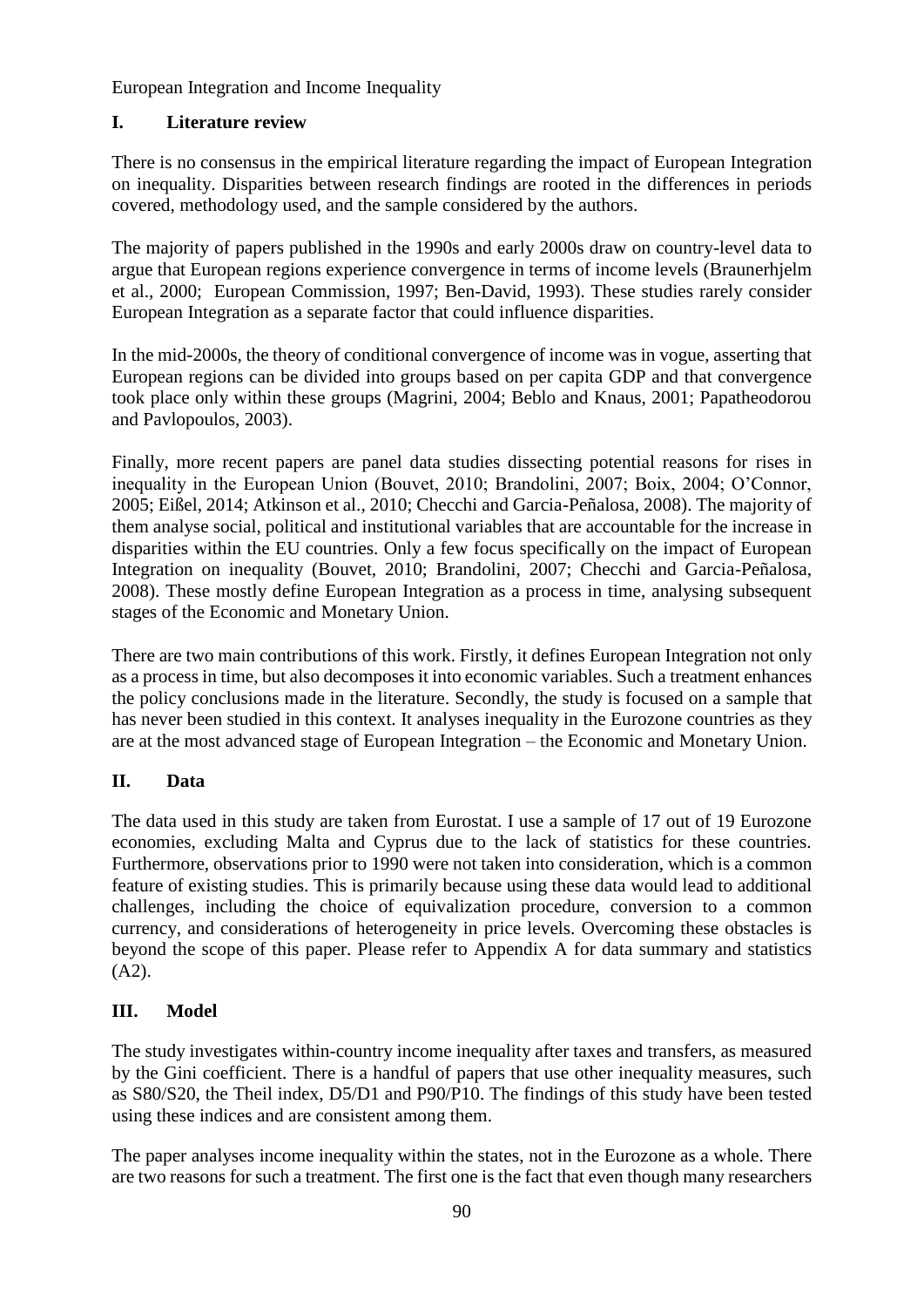aimed at creating a supranational inequality index for the EU (Bonesmo, 2012; Papatheodorou and Pavlopoulos, 2003; Rodriguez-Pose and Tselios, 2008), this task remains challenging due the lack of sufficient data and a complicated mathematical process of defining such an indicator. The second reason is that, as found by Boix (2004) and Papatheodorou and Pavlopoulos (2003), within-country inequality accounts for over 92 percent of the inequality in the EU as a whole. Hence, analysing within-country income inequality should be sufficient for the objective of this study.

The explanatory variables of the model are grouped into four categories: macroeconomic stability indices, social indicators, policy and institutional variables and European Integration dummies. The paper now justifies such a treatment and discusses the expected impact of those variables on income inequality.

#### *A. Macroeconomic Stability Indices*

This study uses long-term interest rates as one of the variables to account for economic stability. This leverages on Piketty's (2014) thesis that if the interest rates in a country are high, it experiences elevated levels of income disparity. He argues that only those at the top of the distribution own assets generating income in the form of dividends, interest, and rents. Thus, if the return on capital increases, the level of income disparity in the society amplifies. Changes in the long-term interest rates indicate both: the behaviour of the short-term rates, which decrease in recessions and increase in booms, and public expectations of the future. Hence, they are a comprehensive indicator of macroeconomic stability.

The second index used in the model is per capita GDP. Adding it to the regressions captures the impact of the recent recession on the EMU economies. According to Kuznets (1955), developed countries should experience low inequality levels, a relationship commonly referred to as the Kuznets curve. Since all of the countries in the sample are classified as developed by the World Bank, we may expect a negative relationship between per capita GDP and the Gini index. However, the relation discovered by Kuznets was solely based on the analysis of economies undergoing an industrial transformation (US, England and Germany). As a result, the existence of Kuznets curve relationship in the modern setup of the Eurozone is debatable. In fact, there are many studies that contradict Kuznets' predictions in highly industrialized countries (Angeles, 2010; Kwasi Fosu, 1993).

#### *B. Social Indicators*

Understanding the current social climate is crucial for dissecting the reasons for rising inequality. This study controls for four social indicators. Firstly, since women's participation in the labour market has increased by 10 percent over the period between 1990 and 2014, the model includes female labour participation rate. Predicting its relation to inequality is challenging. Cacian and Daziger (1993) argue that if more women undertake employment, income disparity in a country falls since the income of middle class households increases. On the other hand, Thurow (1987) claims that since the probability of breaks in professional career is higher for women, high female labour force participation leads to elevated inequality levels.

Secondly, the paper includes unemployment rate as another explanatory variable. Most EMU countries saw substantial increases in unemployment after the outbreak of the financial crisis. Since the occurrence usually concerns people at the lower end of income distribution, one can hypothesise that if unemployment rate increases, income inequality rises.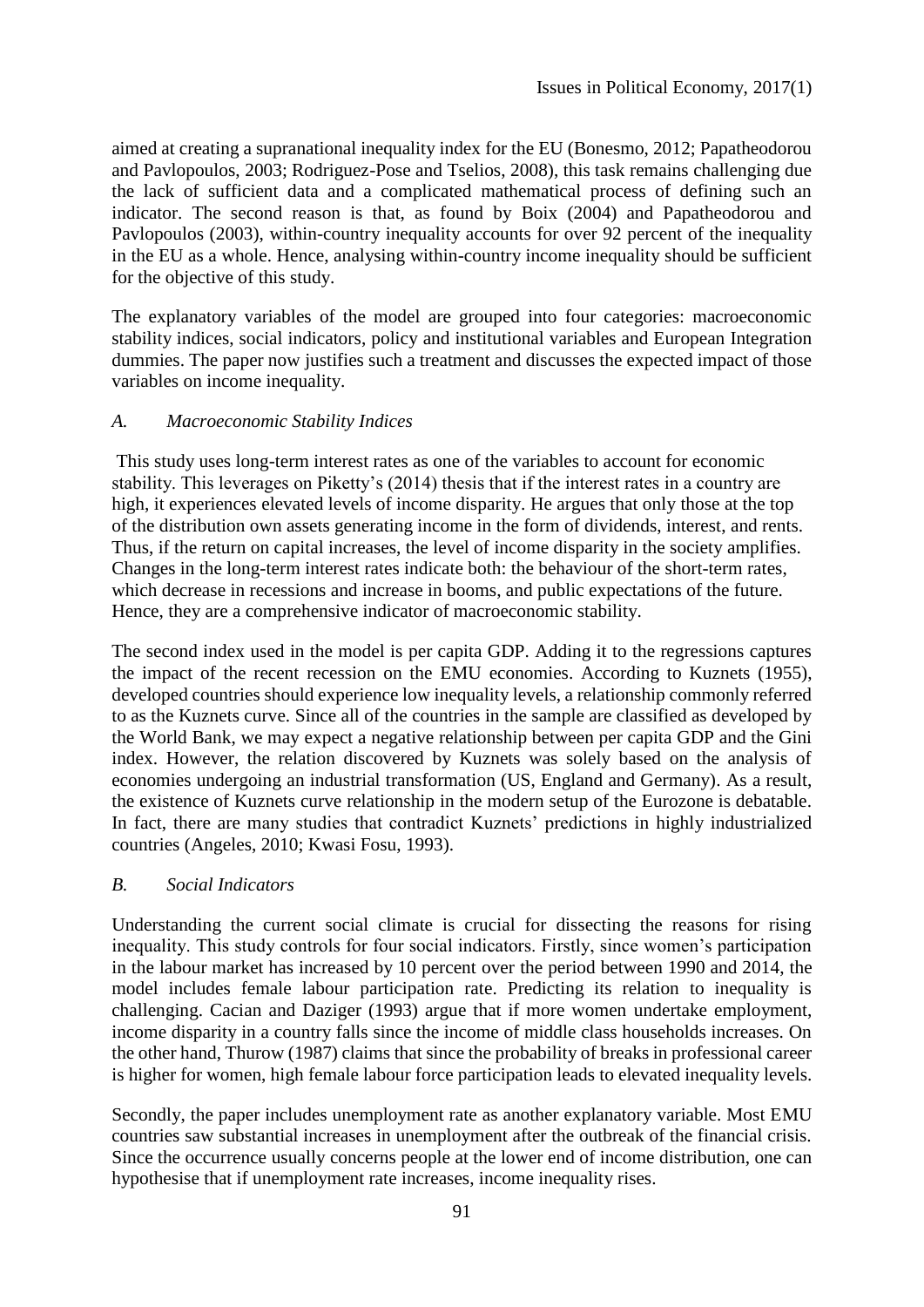Thirdly, the model includes the share of employment in agriculture as a social indicator. Over the past 20 years the amount of people working in that sector has decreased substantially in the European countries due to the fact that more and more people pursue university education (Bouvet, 2010). Since agriculture is characterized by low productivity levels and low wages, the less people involved in agriculture, the more equal is the income distribution.

Finally, the study analyses educational attainment measured as a percentage of people over 25 who have completed secondary education, which has increased by 12 percent over the past 20 years in the European countries (OECD, 2011). The literature suggests that the more educated the people in society are, the lower is the level of inequality (Gustafson and Johansson, 1999).

## *C. Policy and Institutions*

This set of variables accounts for how current policies influence income disparity. Including them in the regression helps to evaluate how successful the mitigation of inequality in the Eurozone economies was so far and helps to identify potential areas for improvement.

The model includes social spending as a proportion of GDP, which has risen significantly due to initiatives aimed at increasing social cohesion, e.g. the Lisbon Agenda. Social transfers, i.e. unemployment benefits, state pensions, etc., should increase the income of poor households, lowering inequality.

Labour union density is another explanatory variable that belongs to this category. Recent trends for this variable differ across European states. For instance, Norway and Belgium have seen union density increase in recent years to 74 percent and 50 percent, respectively. On the other hand, unionization fell to 8 percent in France and 10 percent in Lithuania (Bonesmo, 2012).

It is challenging to predict the theoretical relationship between labour union density and income inequality. Freeman (2000) believes that unionization may result in wages set above the equilibrium level, increasing income inequality. However, the OECD report (2011) argues that the effect of labour unions on inequality is actually opposite – they may protect the level of wages of lower-income households, thus reducing income disparity.

## *D. European Integration*

The study takes a two-step approach to defining European Integration. Firstly, it analyses it as a process in time. There are three key milestones for a country to join the Economic and Monetary Union. The first one is signing the Maastricht Treaty, an accord that established the European Union and outlined the need for the convergence criteria that the countries needed to fulfil in order to synchronize their economies before adopting a common currency. The second milestone is ratifying the Stability and Growth Pact, an agreement that actually specified convergence requirements for the purpose of maintaining the stability of the Economic and Monetary Union. These included coordinating long-term interest rates and inflation rates as well as the levels of debt and deficit. Finally, the last stage involves adopting the euro as a common currency.

Thus, the first specification is strictly qualitative. It involves intruding three time dummy variables to capture the effects of these milestones. *MAASTRICHT* that takes the value 1 once a country has adopted the Treaty of the European Union up to 2014, and 0 otherwise. This allows to capture the effect of the first stage of integration – the introduction of the Single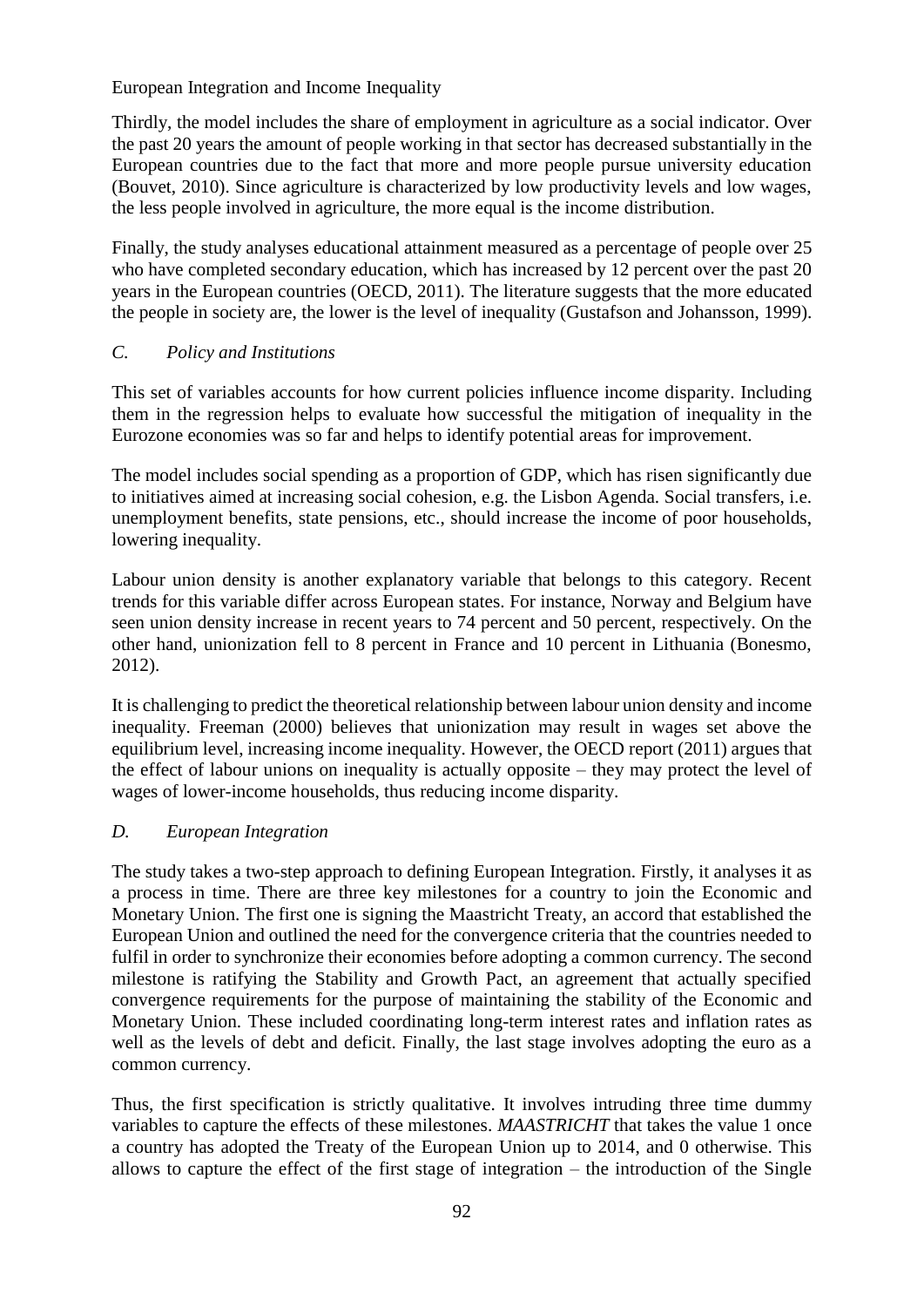Market. The second dummy variable, *SGPACT*, takes the value 1 from the year when the country adopted the Stability and Growth Pact to 2014, and 0 otherwise. It fosters one's understanding of the impact of the convergence criteria on income disparity. Finally, dummy *CURRENCY* takes the value 1 once a country has adopted the euro up to 2014, and 0 otherwise. It is used to determine the effect that the adoption of the euro had on the EMU economies.

More formally,

(1)  $Maastricht_{i,t}$  $=\begin{cases} 1, for \ t \geq a; \ a \ being \ the \ year \ when \ country \ i \ adopted \ the \ Treat \ y; \ 0 \ \ otherwise. \end{cases}$ 0, otherwise;

(2)  $SGPack_{i,t} = \begin{cases} 1, for \ t \geq b; \ b \ being \ the \ year \ when \ country \ i \ adopted \ the \ Pact; 0 \ otherwise. \end{cases}$ 0, otherwise;

(3) 
$$
Current(y_{i,t} = \begin{cases} 1, for \ t \geq c; \ c \ being \ the \ year \ when \ country \ i \ adopted \ the \ Euro; \\ 0, otherwise; \end{cases}
$$

where the subscript  $i$  stands for one of the 17 countries in the sample, and the subscript  $t$  is the year between 1990-2014. The country-specific dates of completing each stage of integration are included in Table 3 in Appendix A (A3).

The second step involves decomposing the dummies in order to disentangle the different effects of economic unification of the EMU. For the sake of cohesion, I will refer to this specification as quantitative; one where dummy variables become insignificant. Hence, in the second step, I add three out of four convergence criteria to the model. These include: government deficit as a proportion of GDP, government debt as a percentage of GDP, and inflation rates. The fourth convergence criterion, long term interest rates, had already been included in the original model as a macroeconomic stability index. The reason why I attempted to decompose the dummies by adding the convergence criteria is because they are the only conditions that countries willing to join the EMU need to follow.

Moreover, the model also includes intra-EU trade – a sum of a country's imports and exports to the EU – as a proportion of a country's total imports and exports. Trade gains stemming from the Single Market are one of the key reasons why countries decide to join the Eurozone. Thus, adding intra-EU trade to the regression will determine how economic gains interact with the social ones.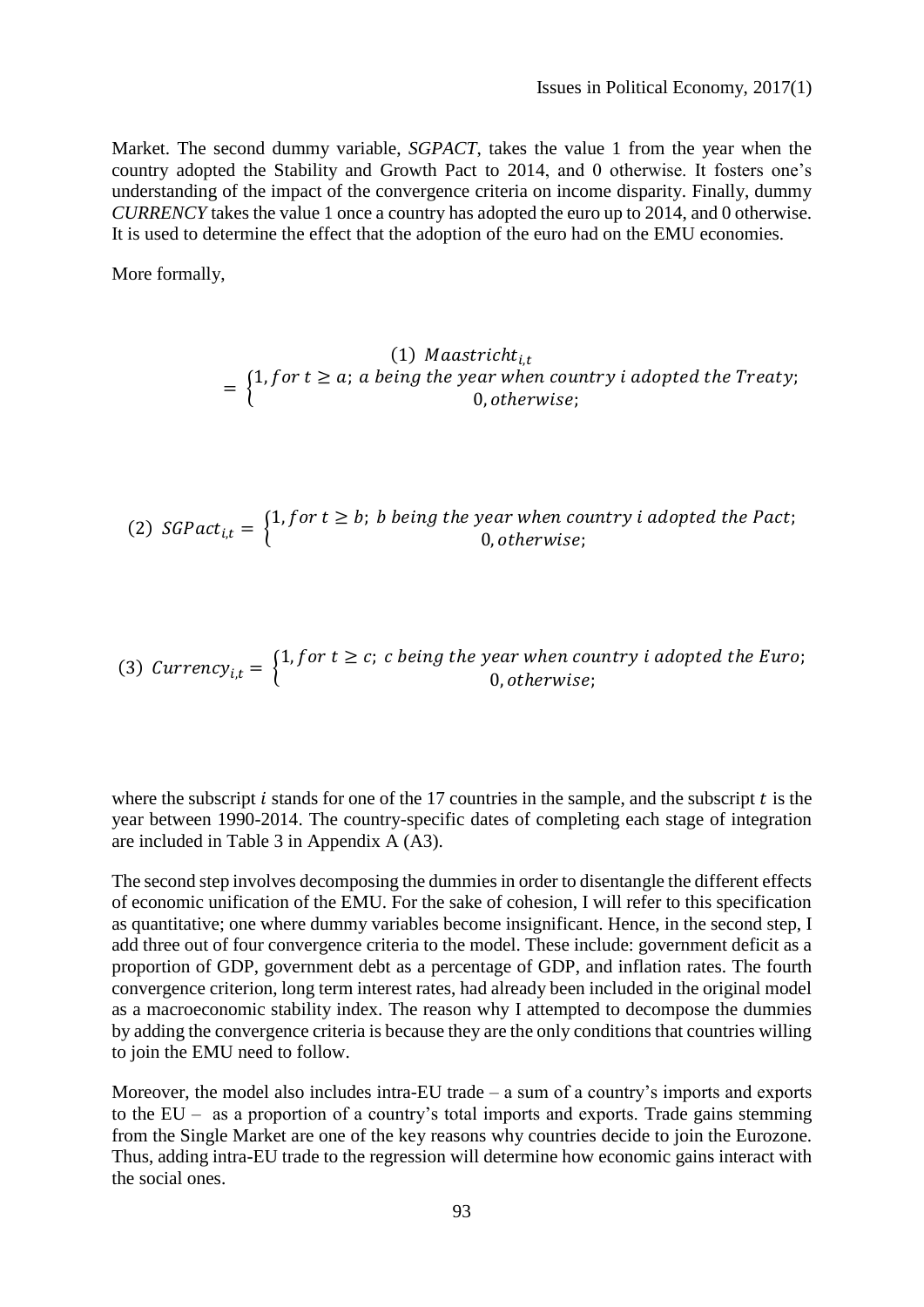These four decomposing variables are included in the regression for two purposes. Firstly, to determine whether or not they help to explain the variation in the Gini coefficient. Secondly, to verify how they interact with the European Integration dummies for the purpose of designing appropriate policy recommendations.

The paper specifies the following model:

(4) Inequality<sub>i,t</sub> = 
$$
\beta_0 + \beta_1 x_{i,t} + \beta_2 z_{i,t} + \beta_3 w_{i,t} + \beta_4 s_{i,t} + \alpha t + u_{i,t}
$$

In the equation above the subscript  $i$  stands for one of the 17 countries in the sample, and the subscript t is the year between 1990-2014. The variable  $x_{i,t}$  is a matrix of macroeconomic stability indicators. The following ones,  $z_{i,t}$ ,  $w_{i,t}$  and  $s_{i,t}$  are the matrices of social, institutional and European Integration regressors, while variable  $t$  is a time trend.

The qualitative and quantitative specifications differ in the last matrix. In the former  $s_{i,t}$ contains only the European Integration dummy variables, i.e.

(5) 
$$
s_{i,t} = \begin{bmatrix} Maastricht_{i,t} \\ SGPact_{i,t} \\ Currency_{i,t} \end{bmatrix}
$$

whilst in the latter, the matrix also includes the four decomposing variables. For the sake of clarity, let us call the matrix of European Integration regressors in the quantitative specification  $s'_{i,t}$ .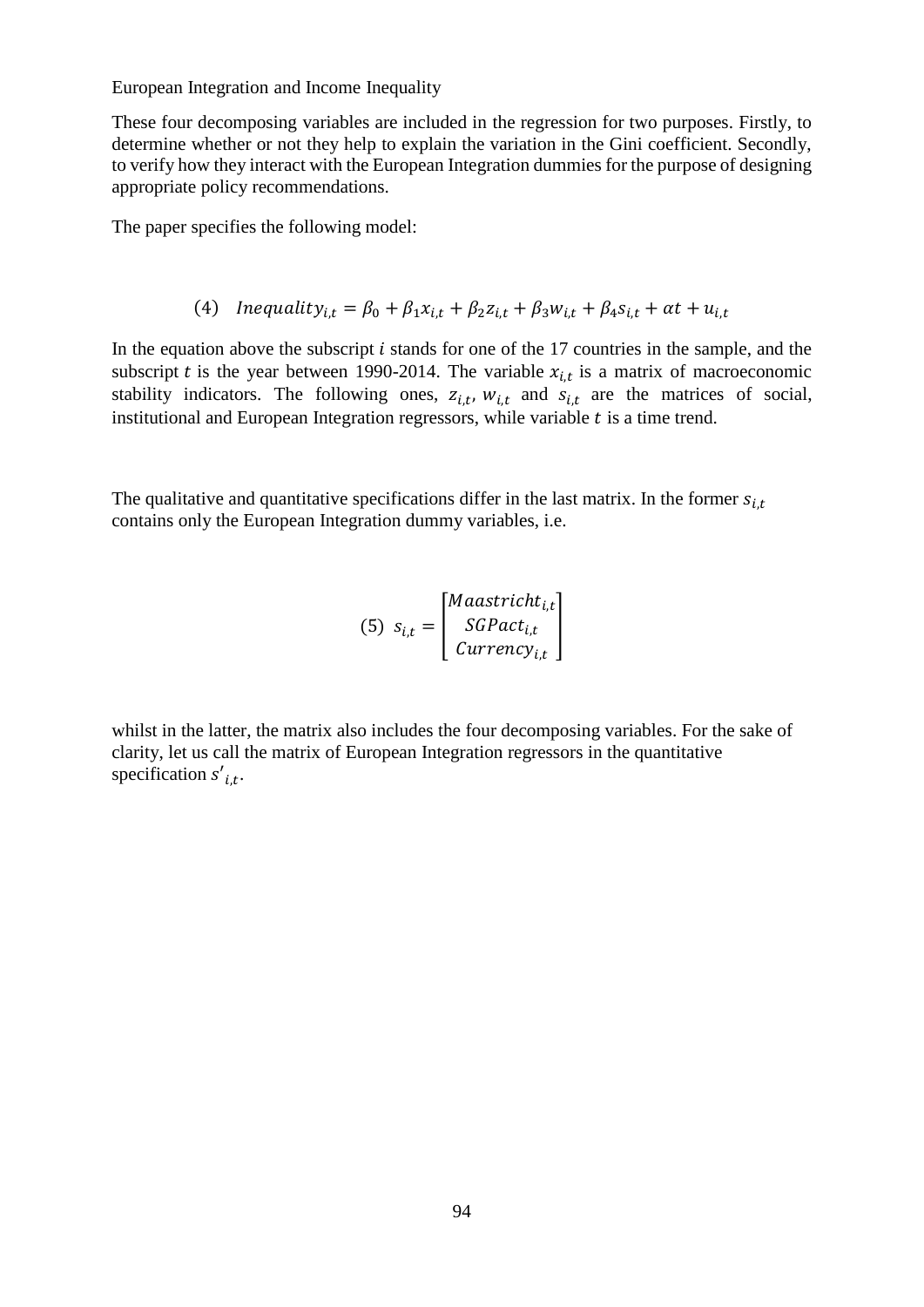Hence,

$$
(6) s'_{i,t} = \begin{bmatrix} Maastricht_{i,t} \\ SGPact_{i,t} \\ Currency_{i,t} \\ IntraEU Trade_{i,t} \\ Gov.Deficit_{i,t} \\ Inv.Debt_{i,t} \\ Inflation rate_{i,t} \end{bmatrix}
$$

EMU countries differ in many respects, which cannot be accounted for in this study. Examples of such factors include: language, attitude towards inequality and culture. This puts the model at risk of omitted variable bias and endogeneity, which could lead to the bias and inconsistency of estimated parameters. In order to counteract this, let the error term,  $u_{i,t}$ , be defined as  $u_{i,t}$  $a_i + v_{i,t}$ , where  $a_i$  stands for the unobserved country-specific heterogeneities and where  $v_{i,t}$  is a white-noise process. The paper performs a fixed effects estimation that treats the unobserved effects as time-invariant across countries and eliminates the correlation between the model variables and the error term,  $u_{i,t}$ . Moreover, the standard errors reported in brackets are clustered, which allows to group errors across countries and control for potential time-series correlation of residuals in specific Eurozone state-samples. Finally, the model is also estimated with time-fixed effects to dissect whether or not part of the time series variation in the Gini index can be explained by general time trends.

#### **IV. Empirical Evidence**

#### *A. Qualitative Specification*

Table 1 presents the regression results using the qualitative specification. Models (1) to (3) gradually add matrices of variables to determine the extent to which macroeconomic stability indices, social indicators, and policy and institutional variables explain income inequality in the Eurozone countries. Regressions (4) to (6) include the European Integration dummy variables. For the purpose of exposition, the Gini coefficient is multiplied by a hundred. Fixed effects have been examined using an F-test and were found statistically significant across all models. Thus, not including them in the regression would have caused endogeneity problems, leading to inconsistency and bias of model parameters.

Model (1) includes the macroeconomic stability indices. Long term interest rates are not statistically significant across the six models. This may come as a surprise, especially taking into account the fact that the Eurozone has been dealing with the ramifications of the global recession for the past seven years. From the viewpoint of conventional monetary policy, in recession, the central bank would increase money supply in order to stimulate economic growth, thus reducing interest rates. This would indicate that high interest rates are associated with high inequality levels.

However, the insignificance of long term interest rates can be explained by the fact that in the aftermath of the financial crisis of 2008-2009, central bankers switched to unconventional monetary policy measures. In fear of entering a liquidity trap, the European Central Bank introduced quantitative easing, a process of electronically expanding its balance sheet, to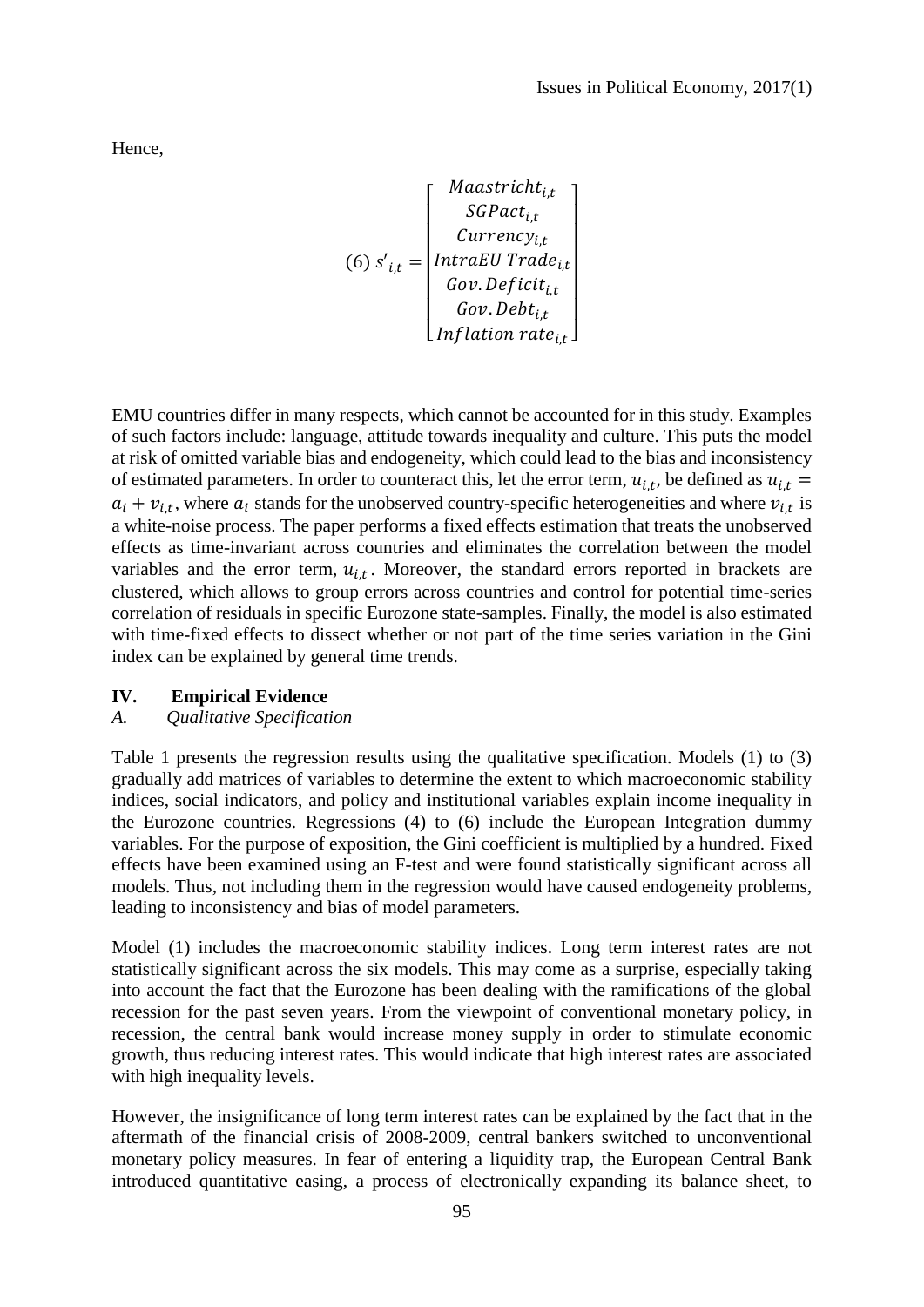counteract the recession. In other words, unconventional monetary policy did not involve interest rate manipulation, which can be the reason why there is no significant relationship between inequality and long term interest rates. This finding is in line with the existing literature (Bouvet, 2010; OECD, 2011; Bertola, 2008).

The second explanatory variable in model (1), GDP per capita, was also statistically insignificant in explaining the variation in the Gini index within the EMU countries. That is not to say that the findings of this paper contradict the Kuznets curve relationship. One of the possible explanations for the lack of significance is the fact that the Kuzents curve was estimated based on the performance of economies undergoing a large transformation from agriculture to industrial production. This resulted in large increases in the per capita GDP, which could have decreased income inequality in these countries. Since the Eurozone economies have not experienced a parallel process over the period under study, income per head does not play a major role in explaining the changes in inequality.

The second model regresses the matrices of macroeconomic and social variables on the Gini coefficient. Its performance is significantly better, as it explains over 30 percent of the variation in income inequality in the EMU countries. The first variable of this set, the share of women in employment, is negatively related to inequality. If more women participate in the labour market, the average income of middle- and low- income household increases, reducing disparities. In model (2), a 1 percentage point increase in female labour force participation rate, decreases the Gini coefficient by 0.347.

|                     | (1)     | (2)                     | (3)        | (4)        | (5)        | (6)        |
|---------------------|---------|-------------------------|------------|------------|------------|------------|
|                     |         | Macroeconomic Stability |            |            |            |            |
| Interest rates      | 0.057   | 0.054                   | 0.024      | 0.038      | 0.050      | 0.011      |
|                     | (0.050) | (0.049)                 | (0.050)    | (0.053)    | (0.052)    | (0.051)    |
|                     |         |                         |            |            |            |            |
| GDP per capita      | 0.008   | 0.004                   | 0.004      | 0.004      | 0.003      | 0.003      |
|                     | (0.357) | (0.348)                 | (0.358)    | (0.358)    | (0.358)    | (0.359)    |
|                     |         |                         |            |            |            |            |
|                     |         | Social Indicators       |            |            |            |            |
| Female Labour       |         | $-0.347**$              | $-0.244**$ | $-0.271**$ | $-0.260**$ | $-0.228**$ |
| Force Participation |         |                         |            |            |            |            |
| Rate                |         |                         |            |            |            |            |
|                     |         | (0.117)                 | (0.116)    | (0.116)    | (0.117)    | (0.116)    |
|                     |         |                         |            |            |            |            |
| Unemployment rate   |         | $0.126***$              | $0.177***$ | $0.165***$ | $0.176***$ | $0.159***$ |
|                     |         | (0.038)                 | (0.040)    | (0.038)    | (0.039)    | (0.040)    |
|                     |         |                         |            |            |            |            |
| Share of            |         | 0.105                   | 0.137      | 0.154      | 0.187      | 0.115      |
| employment in       |         |                         |            |            |            |            |
| agriculture         |         |                         |            |            |            |            |
|                     |         | (0.120)                 | (0.120)    | (0.121)    | (0.117)    | (0.117)    |
|                     |         |                         |            |            |            |            |
| Educational         |         | $-0.042*$               | $-0.047**$ | $-0.045**$ | $-0.044*$  | $-0.056**$ |
| attainment          |         |                         |            |            |            |            |

#### **Table 1. Regression results: qualitative specification** Dependent variable: Gini coefficient (x100)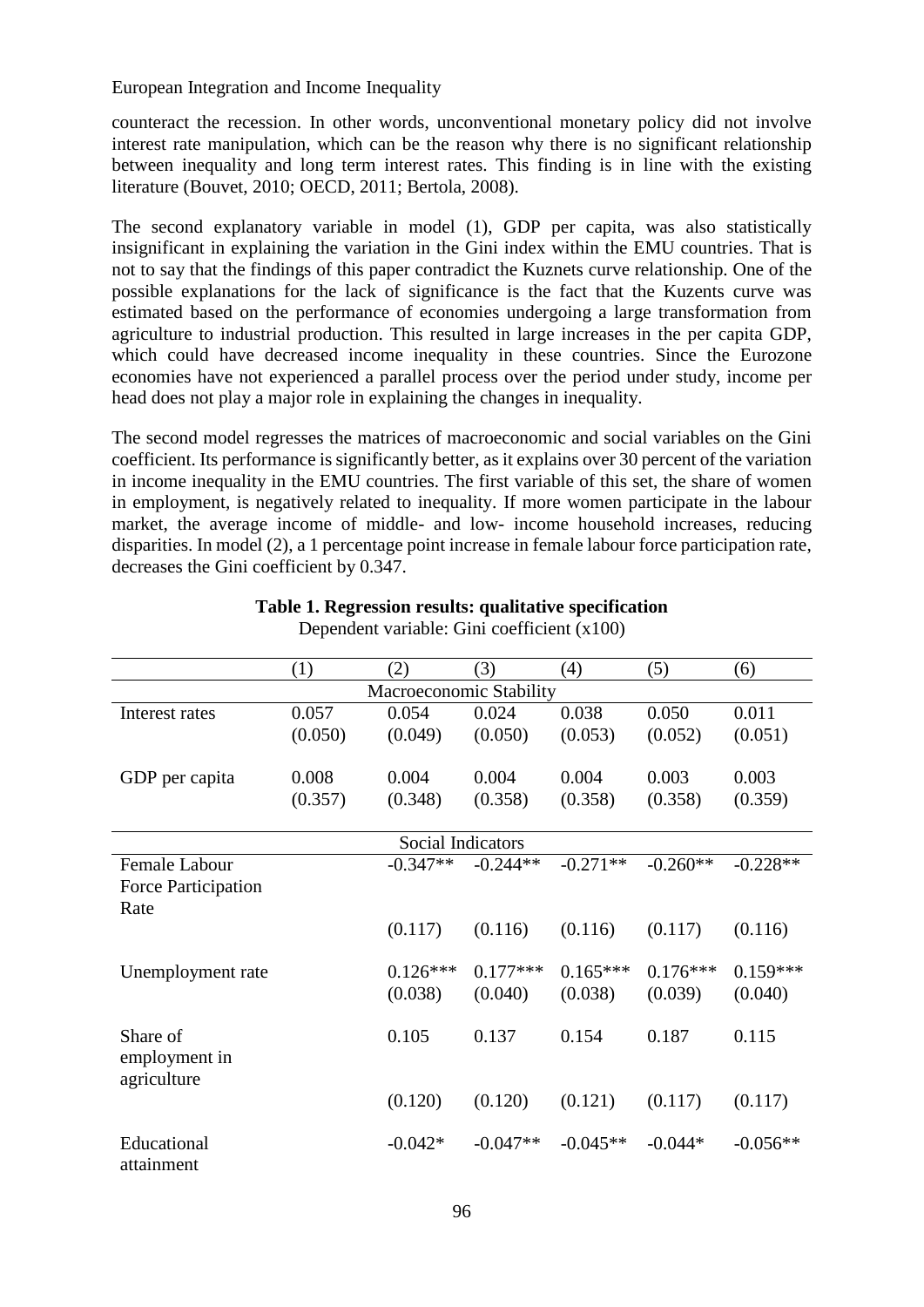|                                           |                       | (0.023)                 | (0.023)               | (0.023)               | (0.024)               | (0.025)               |
|-------------------------------------------|-----------------------|-------------------------|-----------------------|-----------------------|-----------------------|-----------------------|
|                                           |                       | Policy and Institutions |                       |                       |                       |                       |
| Social Spending as a<br>% of GDP          |                       |                         | $0.196***$<br>(0.067) | $0.231***$<br>(0.068) | $0.215***$<br>(0.067) | $0.273***$<br>(0.076) |
| <b>Labour Union</b><br>Membership         |                       |                         | $-0.059**$            | $-0.064**$            | $-0.068**$            | $-0.049*$             |
|                                           |                       |                         | (0.029)               | (0.027)               | (0.030)               | (0.028)               |
|                                           |                       | European Integration    |                       |                       |                       |                       |
| Maastricht                                |                       |                         |                       | $-0.214*$<br>(0.112)  |                       |                       |
| <b>SGPact</b>                             |                       |                         |                       |                       | $0.304*$<br>(0.175)   |                       |
| Currency                                  |                       |                         |                       |                       |                       | $0.442**$<br>(0.191)  |
|                                           |                       | Other                   |                       |                       |                       |                       |
| Trend                                     | $-0.022**$<br>(0.009) | $-0.011$<br>(0.009)     | $-0.012$<br>(0.010)   | $-0.011$<br>(0.011)   | $-0.013$<br>(0.009)   | $-0.012$<br>(0.009)   |
| Constant                                  | 13.918***<br>(1.293)  | 7.360***<br>(1.320)     | 1.256<br>(1.306)      | 1.771<br>(1.317)      | 1.574<br>(1.391)      | 1.112<br>(1.323)      |
| <i><b>Observations</b></i>                | 291                   | 291                     | 291                   | 291                   | 291                   | 291                   |
| $R^2$                                     | 0.017                 | 0.314                   | 0.522                 | 0.521                 | 0.514                 | 0.519                 |
| F-stat. that country<br>specif. effects=0 | 136.39                | 138.21                  | 143.41                | 141.43                | 142.12                | 144.83                |
| $(p-value)$                               | 0.000                 | 0.000                   | 0.000                 | 0.000                 | 0.000                 | 0.000                 |

*Standard errors in brackets*

*\* significant at 10 percent; \*\* significant at 5 percent; \*\*\* significant at 1percent*

The unemployment rate is always statistically robust and positively related to inequality. In the discussed model an increase in the unemployment rate of 1 percentage point, leads to a rise in the Gini coefficient of 0.126. This result can be justified by the fact that the more unemployment there is, the less disposable income households in the lower part of the distribution have, which increases disparities in the society.

The share of employment in agriculture is never statistically significant across the six models. Since it is difficult to combine both studying and working in agriculture, and educational attainment is high in the Eurozone countries, the latter may be a better social indicator for this study. In fact, educational attainment is always statistically robust and negatively related to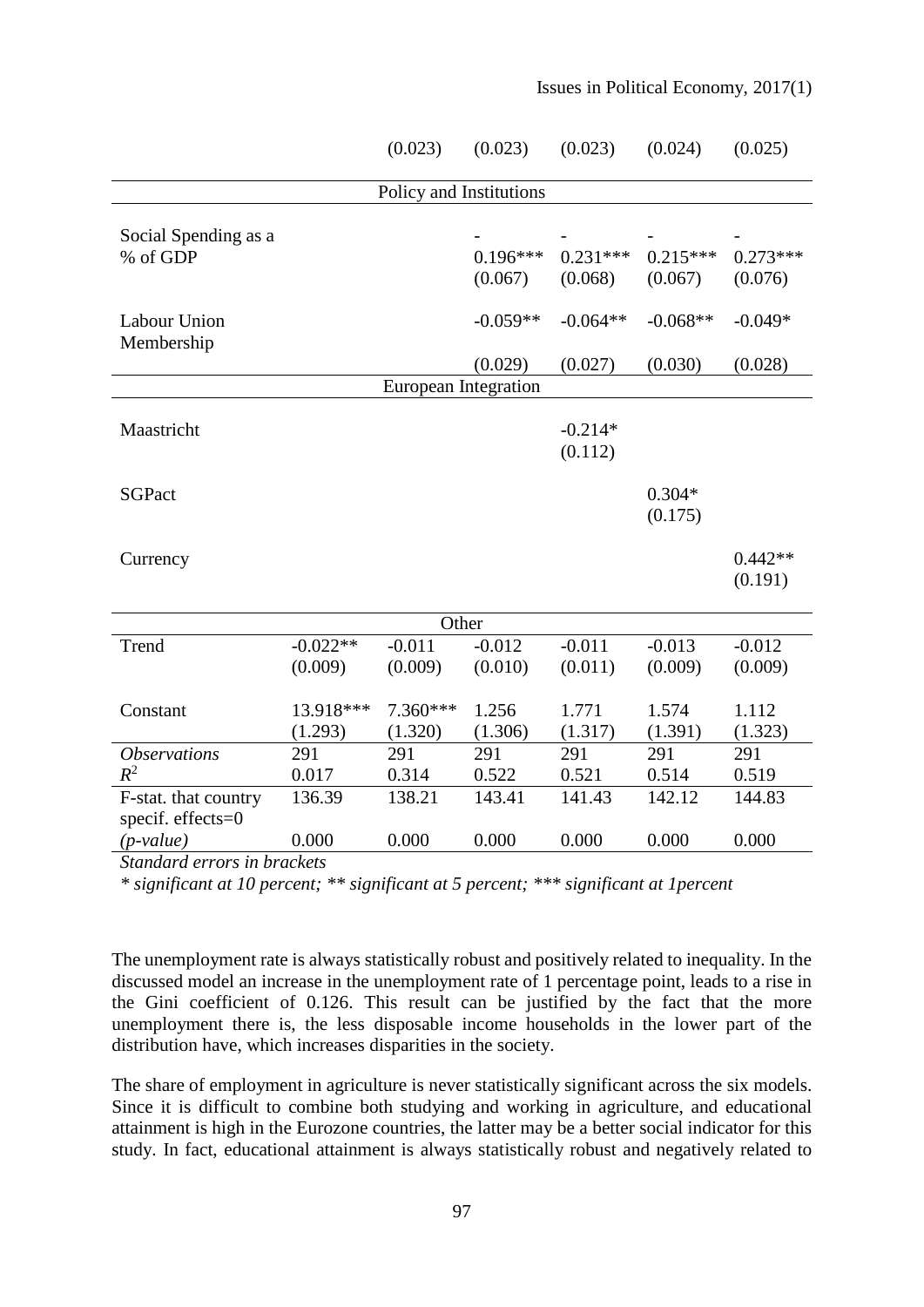inequality. In model (2), an increase in educational attainment rate by 1 percentage point leads to a decrease in the Gini coefficient by 4.2 percentage points.

The third model adds the political and institutional variables to the regression, which decrease the size of the coefficients of the social indicators. Both social transfers as a proportion of GDP and the level of unionization have negative and statistically robust impact on income inequality. The former indicates that the more the government spends on social protection, the lower is income inequality. The latter can be explained by the fact that labour unions protect the wages of households in the lower deciles of the income distribution, thus decreasing inequality.

When it comes to the impact of European Integration on income disparities in the Eurozone countries, models (3) to (6) present diverse results. Since the periods covered by the variables coincide, the dummies are added in three separate models in order to avoid multicollinearity.

The fourth model introduces the dummy variable *MAASTRICHT* that captures the effect of the Single Market on inequality. It appears that signing the Treaty decreases within-country income inequality. The negative sign of the coefficient could be caused by the fact that the variable captures the effect of the Structural and Cohesion Funds on inequality. They were 126.5 billion euro funds established in 1995, right after the ratification of the Treaty, allocated to the growth of underdeveloped European regions. In other words, signing the Maastricht Treaty gave a country the right to apply for the funds, which aim at decreasing inequality. Bouvet (2010) disentangles the effects of the Single Market and the Cohesion Fund. She finds that the Cohesion Fund indeed has a negative effect of inequality, but joining the Single Market actually increases income disparities in a country.

This is alarming especially when dissecting the results of regressions (5) and (6). Both dummy variables *SGPACT*, which captures the effect of the convergence criteria on inequality, and *CURRENCY*, which indicates the impact of adopting the euro, are positively related to income disparities. These results suggest that the more integrated the Eurozone countries become, the more unequal they are. Furthermore, the findings from the qualitative specification imply that there is something inherently built into the structures of the Eurozone that defies the objective to decrease income gaps.

The regression with time-fixed effects, the results of which are included in Table 5 in Appendix A (A5), highlights another interesting phenomenon. Testing for joint significance of the dummies from 2007 to 2013, the F-test strongly rejects the null hypothesis, with the F-statistics of 85.32. This indicates that there is a positive trend in income inequality in the Eurozone countries due to a feature that changes over time, but not across the states. This upward trend can be explained by the adverse effects of the financial crisis that were not captured by the macroeconomic stability indices in Table 1. Nonetheless, even with time fixed-effects, the European integration dummy variables remain significant.

## *B. Quantitative Specification*

The quantitative specification sheds more light on the issue. It makes a substantial contribution to the findings when it comes to dissecting the European Integration dummies. The results are presented in Table 2. In model (1), intra-EU trade is positively related to income inequality. If the amount of EU-traded goods as a percentage of total imports and exports increases by 1 percentage point, the Gini coefficient increases by 0.007. This effect remains statistically significant at the 5 percent level across all the models. The result seems counterintuitive, as one may think that the more the countries trade with each other, the more economic wealth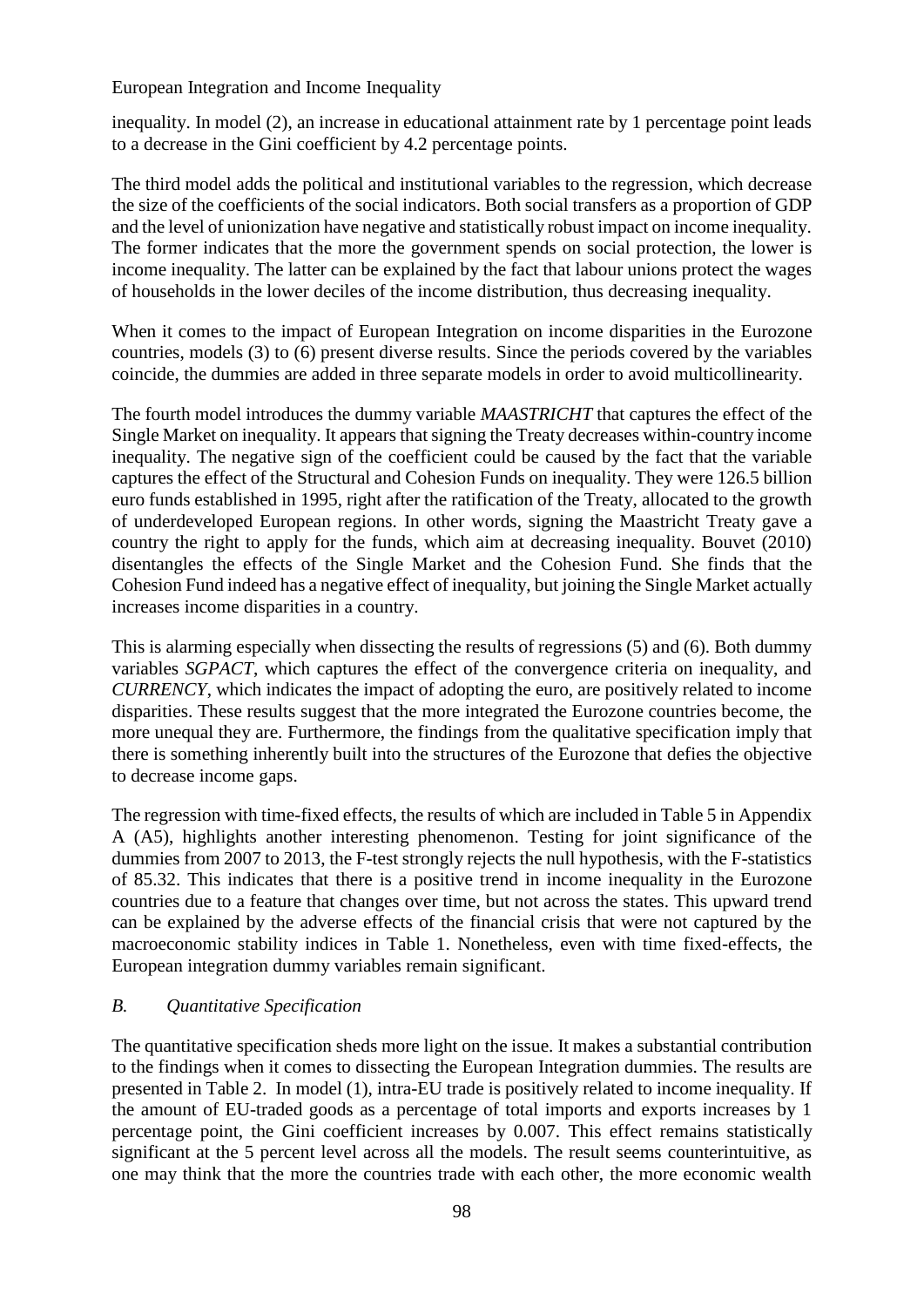they create, decreasing unemployment and income inequality. One potential explanation for this outcome was proposed by De Grauwe (2013), who argues that the degree of trade specialization has increased in the past twenty five years in the EU countries. That is to say that particular industries are focused in specific states, e.g., the automotive industry in Germany, the financial industry in the UK, etc. Trade specialization allows European companies to both cut production costs and provide the produced good to the whole of the Eurozone without any exchange rate-related risks.

Nonetheless, if one of the industries is hit by an adverse shock, for instance, an increase in the oil prices, the country where this particular industry is most prevalent will suffer. Unemployment will rise, increasing income inequality. The high degree of trade specialization is visible in model (4), which demonstrates that it is the export not the import component of intra-EU trade that is positively related to inequality. Increased demand for exports of one country would raise production, expanding the product's industry in that particular state, thus increasing trade specialization. Hence, omnipresent in the Eurozone countries, trade specialization comes at the price of inequality one has to pay in times of an industry-specific shock. Another reason for the positive correlation of intra-EU trade and the Gini coefficient could be that increased trade specialization benefits only a proportion of the society. As a result, those at the higher end of income distribution increase their share of the national income visà-vis those in the lower deciles.

Government deficit as a proportion of GDP is negatively related to the Gini coefficient. Intuitively, when a government runs a deficit, spending more than it collects in taxes, it uses the money to create jobs, implement policies or as social transfers. These in turn decrease the level of disparities in a country. Nevertheless, the stock of deficit, the government debt as a percentage of GDP, is positively related to income inequality. Increased levels of government debt require bigger interest payments that the countries need to make every year. In order to remain fiscally responsible, most governments pay the interest on their debts, which decreases the amount of funds that they have for social programs with potential inequality-decreasing effects. However, in the context of the European debt crisis, whose origins are embedded in the structure of the Eurozone, i.e. the incoordination of the monetary and fiscal policies on a supranational level, one can argue that it is because of economic integration that the debt levels are elevated, increasing income inequality.

The validity of this claim is further supported by model (5), which introduces interaction terms to study whether the quantitative European integration variables, i.e., intra-EU trade, debt and deficit levels, influence inequality *after* the country adopts a common currency. The interaction terms are significant, which implies that it is because of joining the EMU that the discussed variables changed thus influencing income inequality.

The inflation rate, the final convergence criterion, remains insignificant across the models in Table 2. This could be explained by the Phillips-curve relationship between unemployment and inflation. One possible explanation for this result is that the inclusion of unemployment rate as an explanatory variable was sufficient enough to explain the variation in the Gini coefficient. Since unemployment and inflation are negatively related, the former can capture the effect of the latter in this study.

Let us now analyse what happens to the dummy variables when the additional regressors have been added. Model (1) illustrates that adding intra-EU trade, government deficit and debt as a percentage of GDP, and inflation rates decreases the size of the dummy variable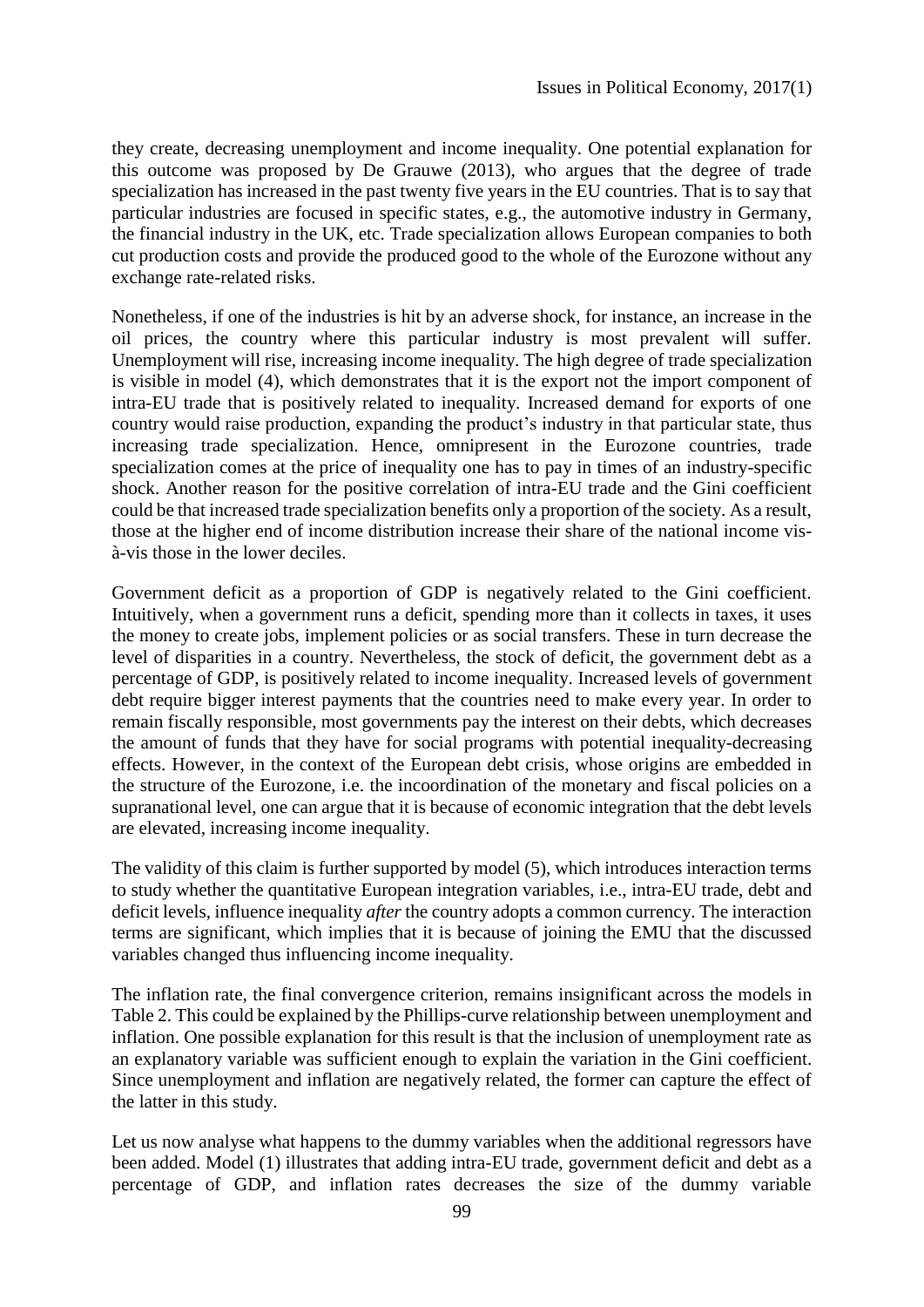*MAASTRICHT*. The coefficient decreases in absolute terms from  $-0.214$  to  $-0.003$  between models (4; Table 1) and (1; Table 2), remaining statistically significant at the 10 percent level. Hence, the inclusion of additional regressors decreases the influence of the dummy on income inequality. However, the interesting feature of model (1) is the fact that the dummy *MAASTRICHT* remains statistically robust even after the addition of the four regressors. Moreover, signing the Maastricht Treaty seems to decrease the level of economic disparities. This can be explained by the fact that the variable still captures the effect of the Structural and Cohesion Funds on inequality discussed in detail above. Although this may seem to contradict the thesis of this paper, taking into consideration the results of the models (2)-(5) discussed further in this section, the net effect of European integration actually increases income inequality.

Model (2) presents a similar story, with the difference that the integration dummy, *SGPACT*, becomes insignificant. Such a result means that the additional variables fully dissect the effect of economic integration on inequality caused by signing the Stability and Growth Pact. However, the most interesting point is depicted by models (3)-(5); namely, even after adding the four regressors, the dummy *CURRENCY* is statistically robust with a coefficient of 0.218. This indicates that sharing a currency has a strong effect on the Gini coefficient, increasing income inequality.

An explanation of this outcome is offered by the theory of Optimum Currency Areas (OCAs) developed by Mundell in 1961. The main point of controversy on the existing setup of the Eurozone revolves around the fact that economic shocks in Europe are asymmetric due to the inherent heterogeneities of European economies. This prevents the Eurozone from satisfying one of the key OCA criteria, thus suggesting that adopting a common monetary policy was not the best course of action.

Asymmetry of shocks in Europe has been demonstrated by De Grauwe (2009) and Eichengreen (1991) The former supports this argument by analysing the German policy of yearly wage increases by 3 percentage points. He concludes that as a result, the German labour market became more competitive, creating an asymmetry that needed correction. The latter claims that country-specific shocks have bigger effects in Europe than in Canada. He found that the ratio of share prices between Düsselford and Paris is five times more volatile than between Montreal and Toronto. As a result, countries in the Eurozone need state-specific policy responses, a requirement which cannot be met by the European Central Bank.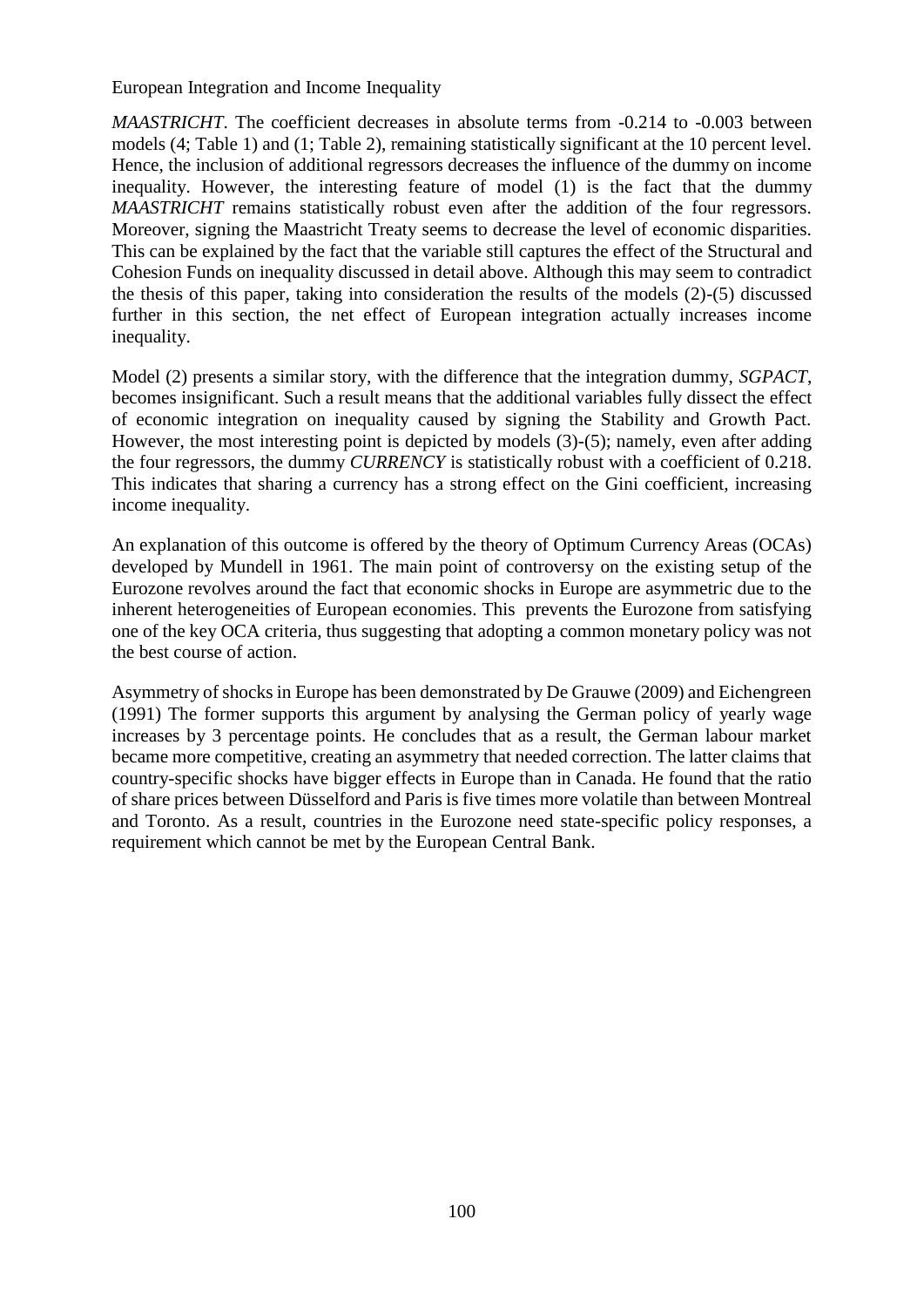|                               | (1)         | (2)                                           | (3)         | (4)         | (5)         |
|-------------------------------|-------------|-----------------------------------------------|-------------|-------------|-------------|
|                               |             | Macroeconomic stability                       |             |             |             |
| Interest rates                | 0.037       | 0.045                                         | 0.034       | 0.043       | 0.042       |
|                               | (0.050)     | (0.049)                                       | (0.050)     | (0.050)     | (0.049)     |
|                               |             |                                               |             |             |             |
| GDP per capita                | 0.007       | 0.005                                         | 0.007       | 0.007       | 0.006       |
|                               | (0.357)     | (0.348)                                       | (0.348)     | (0.348)     | (0.349)     |
|                               |             |                                               |             |             |             |
|                               |             | Social Indicators                             |             |             |             |
| <b>Female Labor Force</b>     | $-0.201*$   | $-0.213*$                                     | $-0.207*$   | $-0.203*$   | $-0.209*$   |
| <b>Participation Rate</b>     |             |                                               |             |             |             |
|                               | (0.115)     | (0.117)                                       | (0.117)     | (0.117)     | (0.116)     |
|                               |             |                                               |             |             |             |
| Unemployment rate             | $0.194***$  | $0.192***$                                    | $0.184**$   | $0.186**$   | $0.190**$   |
|                               | (0.038)     | (0.040)                                       | (0.040)     | (0.041)     | (0.040)     |
|                               |             |                                               |             |             |             |
| Share of employment in        | 0.186       | 0.132                                         | 0.168       | 0.134       | 0.146       |
| agriculture                   |             |                                               |             |             |             |
|                               | (0.120)     | (0.120)                                       | (0.121)     | (0.124)     | (0.121)     |
|                               |             |                                               |             |             |             |
| <b>Educational attainment</b> | $-0.054**$  | $-0.047*$                                     | $-0.048*$   | $-0.049**$  | $-0.046**$  |
|                               | (0.025)     | (0.028)                                       | (0.028)     | (0.028)     | (0.027)     |
|                               |             | Policy and institutions                       |             |             |             |
|                               |             |                                               |             |             |             |
| Social Spending as a % of GDP | $-0.215***$ | $-0.228***$                                   | $-0.236***$ | $-0.233***$ | $-0.229***$ |
|                               | (0.067)     | (0.067)                                       | (0.067)     | (0.068)     | (0.068)     |
| Labor Union Membership        | $-0.102***$ | $-0.112***$                                   | $-0.107***$ | $-0.102***$ | $-0.110***$ |
|                               | (0.029)     | (0.027)                                       | (0.030)     |             |             |
|                               |             | European Integration: Decomposing the Dummies |             | (0.030)     | (0.029)     |
|                               |             |                                               |             |             |             |
| Intra-EU trade                |             | $0.007***$ $0.007***$                         | $0.005**$   |             | 0.001       |
|                               | (0.001)     | (0.001)                                       | (0.002)     |             | (0.002)     |
|                               |             |                                               |             |             |             |
| <b>Imports</b>                |             |                                               |             | $-0.009$    |             |
|                               |             |                                               |             | (0.261)     |             |
|                               |             |                                               |             |             |             |
|                               |             |                                               |             | $0.003***$  |             |
| <b>Exports</b>                |             |                                               |             | (0.001)     |             |
|                               |             |                                               |             |             |             |
|                               |             |                                               |             |             |             |
| Gov. deficit as % of GDP      | $-0.027*$   | $-0.024*$                                     | $-0.028*$   | $-0.027*$   | $-0.022$    |
|                               | (0.016)     | (0.014)                                       | (0.016)     | (0.016)     | (0.016)     |
|                               |             |                                               |             |             |             |
| Debt as % of GDP              | $0.011**$   | $0.012**$                                     | $0.012**$   | $0.014***$  | $0.008*$    |
|                               | (0.005)     | (0.005)                                       | (0.005)     | (0.005)     | (0.005)     |
|                               |             |                                               |             |             |             |

#### **Table 2. Regression results: quantitative specification**

Dependent variable: Gini coefficient (x100)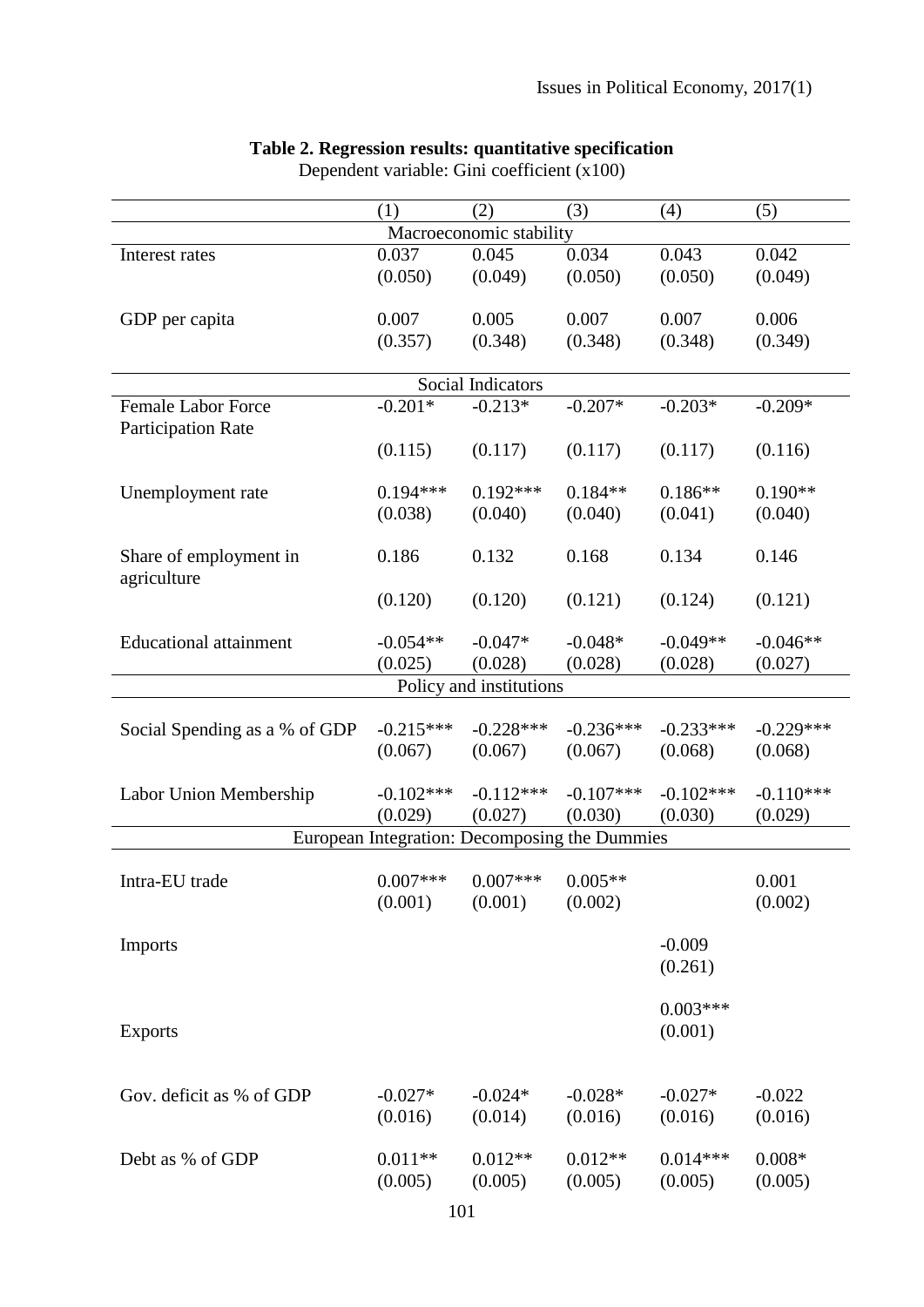| Inflation rate                                   | 0.070<br>(0.65)      | 0.067<br>(0.64) | 0.069<br>(0.65)       | 0.065<br>(0.64)       | 0.071<br>(0.64)       |
|--------------------------------------------------|----------------------|-----------------|-----------------------|-----------------------|-----------------------|
| Maastricht                                       | $-0.003*$<br>(0.002) |                 |                       |                       |                       |
| <b>SGPact</b>                                    |                      | 0.001           |                       |                       |                       |
| Currency                                         |                      |                 | $0.218***$<br>(0.023) | $0.214***$<br>(0.023) | $0.115***$<br>(0.022) |
| Intra-EU trade * Currency                        |                      |                 |                       |                       | $0.004***$<br>(0.001) |
| Gov. deficit as % of GDP $*$<br>Currency         |                      |                 |                       |                       | $-0.003*$<br>(0.002)  |
| Debt as % of GDP * Currency                      |                      |                 |                       |                       | $0.002**$<br>(0.001)  |
|                                                  |                      | Other           |                       |                       |                       |
| Trend                                            | $-0.123$             | $-0.128$        | $-0.126$              | $-0.123$              | $-0.122$              |
|                                                  | (0.089)              | (0.089)         | (0.090)               | (0.089)               | (0.089)               |
| Constant                                         | 1.333                | 1.089           | 1.110                 | 1.197                 | 1.124                 |
|                                                  | (1.320)              | (1.316)         | (1.317)               | (1.376)               | (1.372)               |
| <i><b>Observations</b></i>                       | 291                  | 291             | 291                   | 291                   | 291                   |
| $R^2$                                            | 0.527                | 0.534           | 0.517                 | 0.521                 | 0.519                 |
| F-statistic that country specific<br>$effects=0$ | 121.12               | 122.22          | 122.63                | 121.21                | 121.36                |
| $(p-value)$                                      | 0.000                | 0.000           | 0.000                 | 0.000                 | 0.000                 |

*Standard errors in brackets*

*\* significant at 10 percent; \*\* significant at 5 percent; \*\*\** 

*significant at 1 percent*

The asymmetry of shocks in itself should not be the reason to abandon a common currency. After all, even successful monetary unions like the United States experience idiosyncratic shocks only in particular states. Irregular disturbances become a problem if there is not enough labour mobility between the regions, which happens to be another OCA criterion violated by the EMU. For instance, if Pennsylvania is hit by a state-specific shock, due to the same language and similar culture, those who become unemployed can easily search for employment in other states. Unfortunately, labour mobility in Europe is only half as large as in the United States (Eichengreen, 1991). Since the countries in the Eurozone differ much more in terms of language and culture than states in the US, the Euroland economies cannot use factor mobility as a mechanism to alleviate the effects of asymmetric shocks.

Is there any insurance mechanism that the Eurozone could set up in order to counteract the consequences of asymmetric shocks? A fiscal union is a straightforward answer. Creating a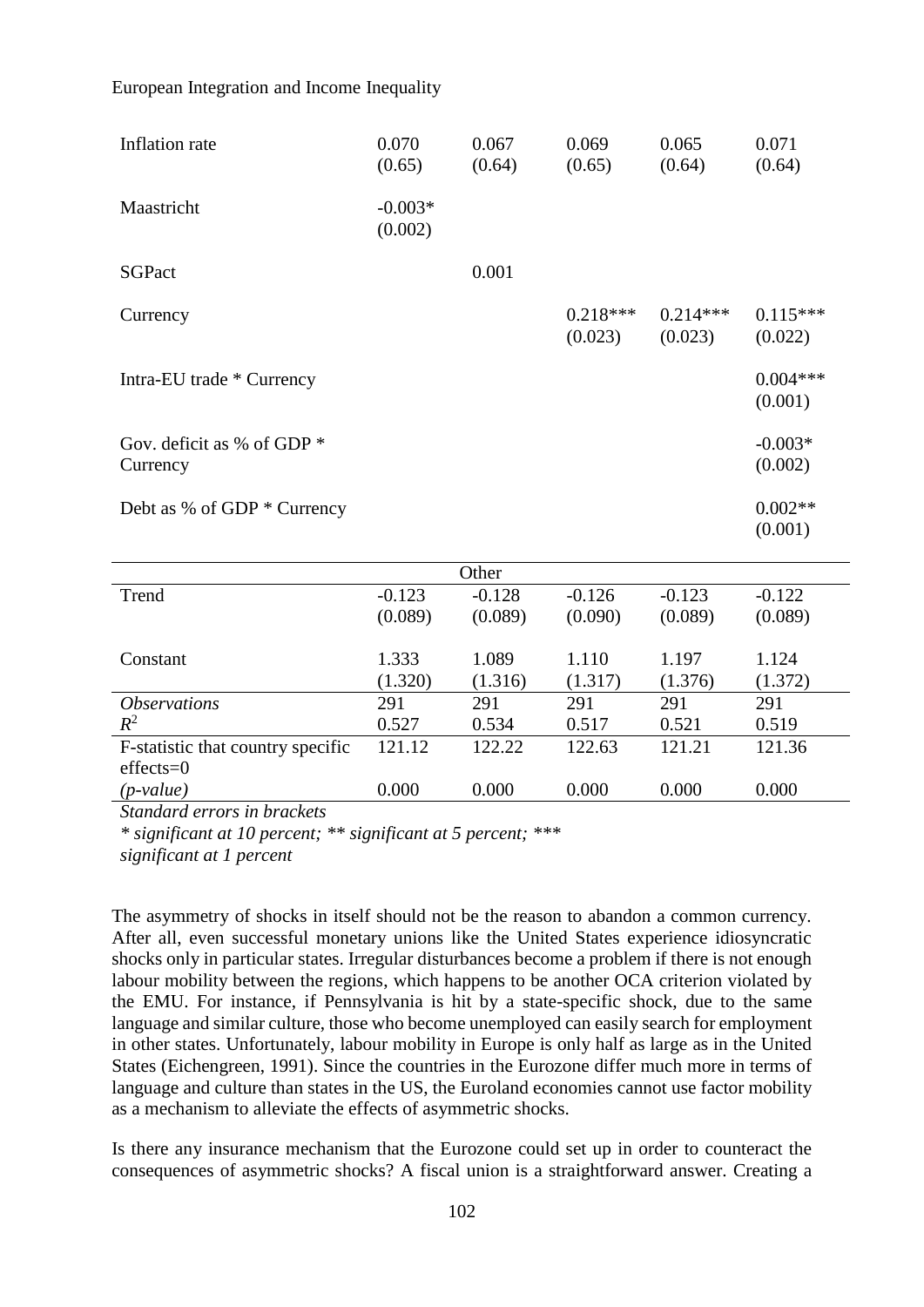community-wide tax and transfer system and coordinating fiscal policy on a European level could be one way forward.

In the context of rising inequality a supranational fiscal body has two *raisons d'être*. Firstly, it would ensure effective transfer of income to the countries hit by adverse asymmetric shocks. Secondly, it would encourage fiscal responsibility. The former entails creating a communitywide taxes and transfers system that would allow the Eurozone countries to pull their resources together. Since the current EU budget is around 1 percent of the EU's GNI and out of that only 35.7 percent is spent on reducing inequalities between regions, fiscal unification would increase the amount of funds available for social cohesion (Milio, 2012). Moreover, a community-wide tax and transfer system could act as an automatic stabilizer in times of asymmetric shocks. That is to say that if the German automotive industry is hit by an adverse shock, the country would automatically receive funds from the common budget, cushioning it from an increase in income inequality. The latter would lay in its power to cut spending and increase taxes, which would decrease the probability of future European debt crises. Since, as found by this study, debt levels are correlated with inequality, a supranational fiscal would not only encourage, but also execute fiscal responsibility. This in turn would stabilize the Eurozone's fiscal stance, decreasing income inequality. That is not to say that national governments should not be completely abolished. Because of their proximity to the citizens, they could facilitate the process of political integration. Moreover, since they understand country-specific needs better than any supranational body, they could be used in the process of diminishing income inequality.

## **V. CONCLUSION**

This paper conducted a panel data analysis on a sample of 17 eurozone countries over the period between 1990 and 2014. It suggests that European Integration contributed to the increase in income gaps in the Eurozone. This result can be explained by the lack of coordination between monetary and fiscal policies at a supranational level. Such an incoordination may result in an inability to counteract asymmetric shocks, which increases inequality levels. Moreover, this work identifies other factors influencing country-specific income gaps. These include educational attainment, female labour force participation, unemployment, social spending, and labour union membership. Finally, using the time-fixed effects approach, the paper demonstrates that apart from policy variables, the global financial crisis exacerbated inequality levels in the Eurozone countries.

One of the ways to decrease income inequality in the Eurozone is to coordinate fiscal and monetary policies at a supranational level. Since the Eurozone is not an Optimum Currency Area, this coordination would cushion the effects of asymmetric shocks on income gaps. One way to achieve this is to establish a supranational fiscal body responsible for a communitywide system of taxes and transfers that would act both as an automatic stabilizer against shocks and an enforcer of fiscal responsibility. It is a controversial step due to the fact that the countries would have to give up their sovereignty to achieve this goal. Nonetheless, some policies should remain in the hands of national governments to decrease income inequality. These include: increasing educational attainment or encouraging women to participate in the labour market. Further research is needed in the area of the practical division of authority between the national governments a supranational fiscal body.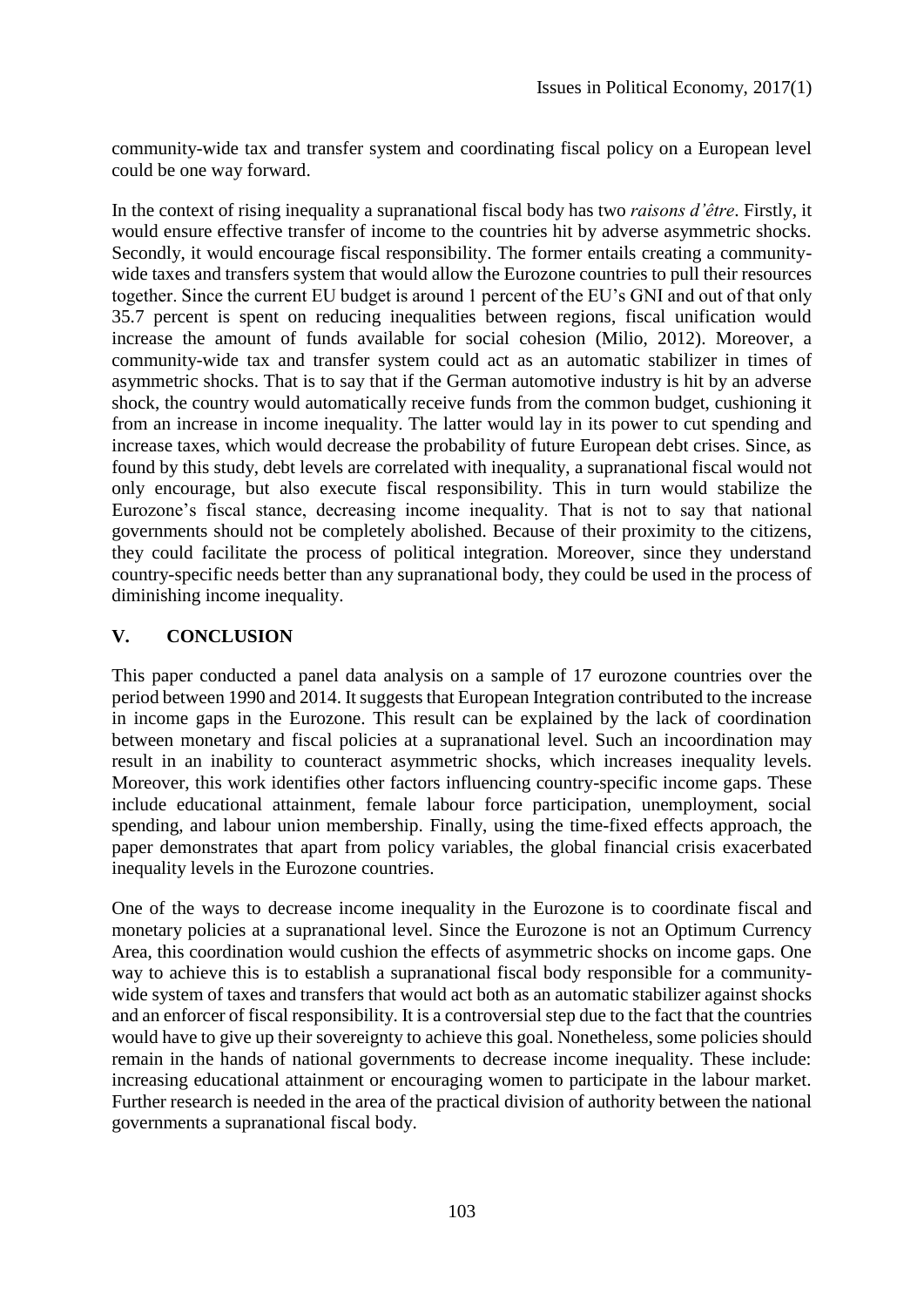## **VI. REFERENCES**

Angeles, L. (2010). "An alternative test of Kuznets' hypothesis". Journal of Economic Inequality, Vol. 8, pp. 463-473.

Atkinson, A and Marlier, E. (2010), 'Income and living conditions in Europe', Eurostat Statistical Books.

Atkinson, A., Marlier, E., Montaigne, F., Reinstandler, A. (2010). "Income poverty and income inequality". [in:] *Income and living conditions in Europe,* ed. Atkinson, A., Marlier, E. , Eurostat Statistical books, European Commission, Belgium, pp.101-131.

Backfield, J. (2006), 'European Integration and Income Inequality', American Sociological Review, Vol. 71, pp. 964-985.

Baum, A., Checherita-Westphal, C., Rother, P. (2013). "Debt and growth: New Evidence for the Euro Area". Working Paper Series, No. 1450, European Central Bank.

Bayoumi T, Eichengreen B. (1993), 'Shocking Aspects of European Monetary Integration', in: Torres and Giavazzi, *Adjustment and Growth in the European Monetary Union*, Cambridge University Press, pp. 193-235.

Beblo, M., Knaus, T. (2001). "Measuring income inequality in Euroland". The Review of Income and Wealth, Vol. 47, no. 3, pp. 301-333.

Ben-David, D. (1993). "Equalizing exchange: Trade liberalization and income convergence". The Quarterly Journal of Economics, Vol. 108, no.3, pp. 653-679.

Berger, R., Grusky, D., Raffel, T., Samuels, G., Wimer, C. (2010). "The Inequality Puzzle: European and US Leaders Discuss Risking Income Inequality". Springer, Berlin.

Bertola, G. (2008). "Economic integration, growth, distribution: does the euro make a difference?" [in:] Jornung, L., Kontulainen, J. (eds.) *Growth and income distribution in an integrated Europe: Does EMU make a difference?* Economic Papers 325, European Economy.

Blanchard, O., Giavazzi, F. (2013). "Macroeconomics: A European Perspective". Pearson, London.

Boix, C. (2004). "The Institutional Accommodation of an Enlarged Europe". Europäische Politik.

Bonesmo Fredriksen, K. (2012), "Income Inequality in the European Union", *OECD Economic Department Working Papers*, No. 952, OECD Publishing.

Bouvet, F. (2010). 'EMU and the dynamics of regional per capita income inequality in Europe'. Department of Economics, Sonoma State University.

Brandolini, A. (2007). "Measurement of income distribution in supranational entities: The case of the European Union". Bank of Italy Temi di Discussione Working Paper no. 623.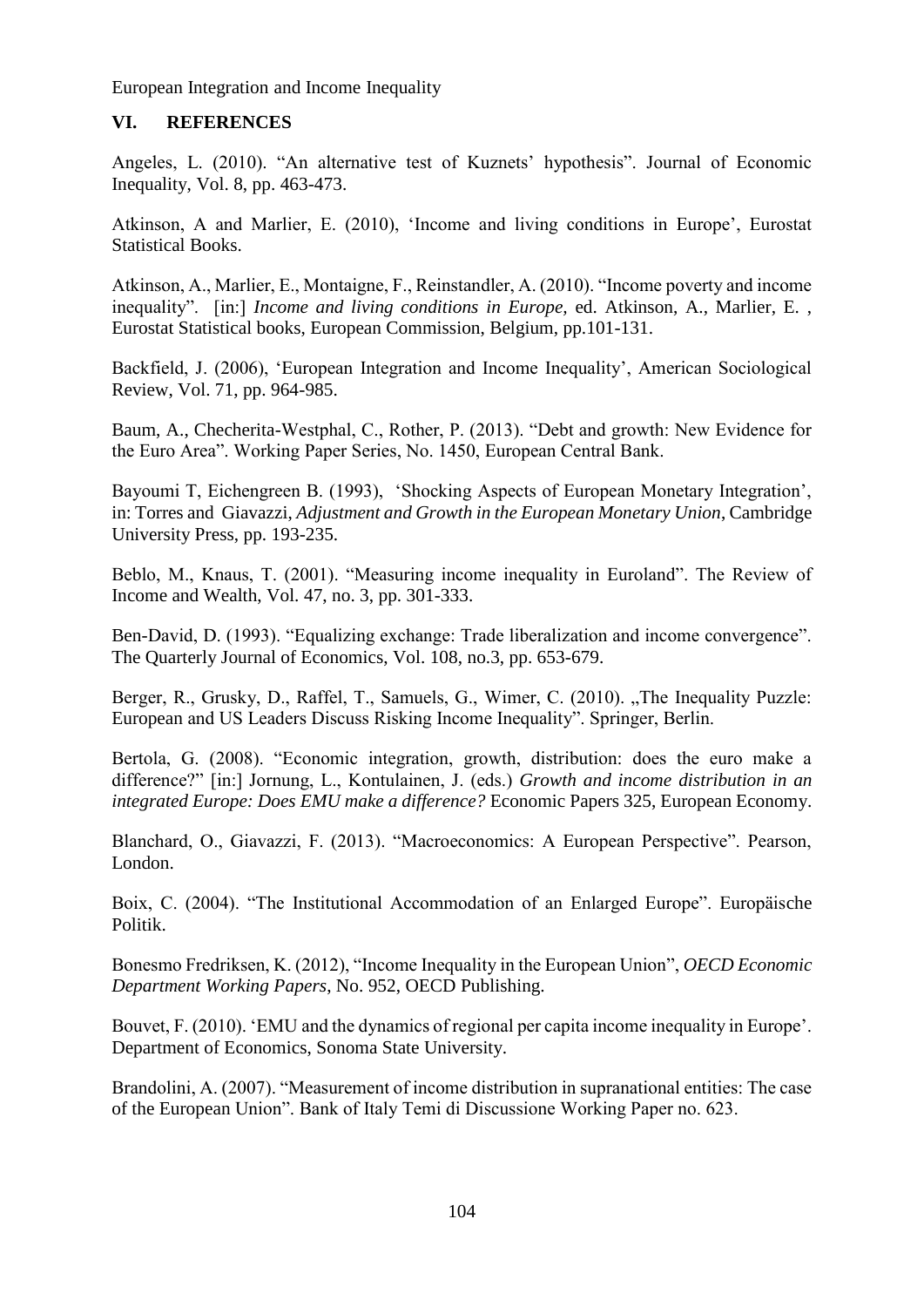Braunerhjelm, P., Faini, R., Norman, D., Ruane, F., Seabright, P. (2000). "Integration and the regions of Europe: How the right policies can prevent polarization". Monitoring European Integration, Vol. 10, Centre for Economic Policy Research.

Cancian, M., Gottschalk, P., Danzigner, S. (1993). "Uneven tides: Rising inequality in America". Russel Sage Foundation, New York.

Checchi, D., García-Peñalosa, C. (2008). "Labour market institutions and income inequality". Economic Policy, Vol. 23, No. 56, pp. 601-649.

De Grauwe, P. (2013). "Economics of Monetary Union". Oxford: Oxford University Press.

De Grauwe, P. (2009), 'The Euro at ten : achievements and challenges', *Empirica*, Vol. 36, pp 5-20.

De Grauwe P., Vanhaverbeke W. (1993), 'Is Europe an Optimum Currency Area: Evidence from Regional Data', in: Masson and Taylor *Policy Issues in the Operation of Currency Unions*, Cambridge University Press, pp. 111-129.

Eichengreen, B. (1991), 'Is Europe an Optimum Currency Area?', NBER Papers Series, Working Paper No. 3579.

Eißel, D. (2014). "Inequality and the Role of Redistributive Policy", [in:] Welfare State at Risk: Rising Inequality in Europe, Ed. Eißel, D., Rokicka, E., Leaman, J., Springer, pp. 35-51.

European Commission (1997). "Regional growth and convergence". Single Market Review, subseries VI: Aggregate and Regional Impact, Vol. 1, Brussels.

European Commission (2003). "Employment and social affairs". The Social Inclusion Process, 18 June 2003.

European Commission (2012). "Employment and social development in Europe". Luxembourg: Publications Office of the European Union.

Frankel, J.A., Romer, D. (1999) "Does trade cause growth?". American Economic Review, Vol. 89, Vol. 3, pp. 379-399.

Freeman, R. (2000). "Single peaked vs. diversified capitalism: the relation between economic institutions and outcomes". NBER Working Paper No 7555.

Giavazzi, F., Pagano, M. (1988). "The Advantage of Tying One's Hands: EMS Discipline and Central Bank Credibility". European Economic Review, Vol. 32, pp. 1055-1082.

Gustafson, B., Johansson, M. (1999). "In search of smoking guns: what makes income inequality vary over time in different countries". American Sociological Review, Vol. 64, no. 3, pp. 585-605.

Hansen, J.D., Olsen, F. (2001), 'Monetary Integration: Old Issues – New Solutions', in: Hansen, J.D. (ed.) *European Integration: An Economic Perspective*, Oxford University Press, 2001.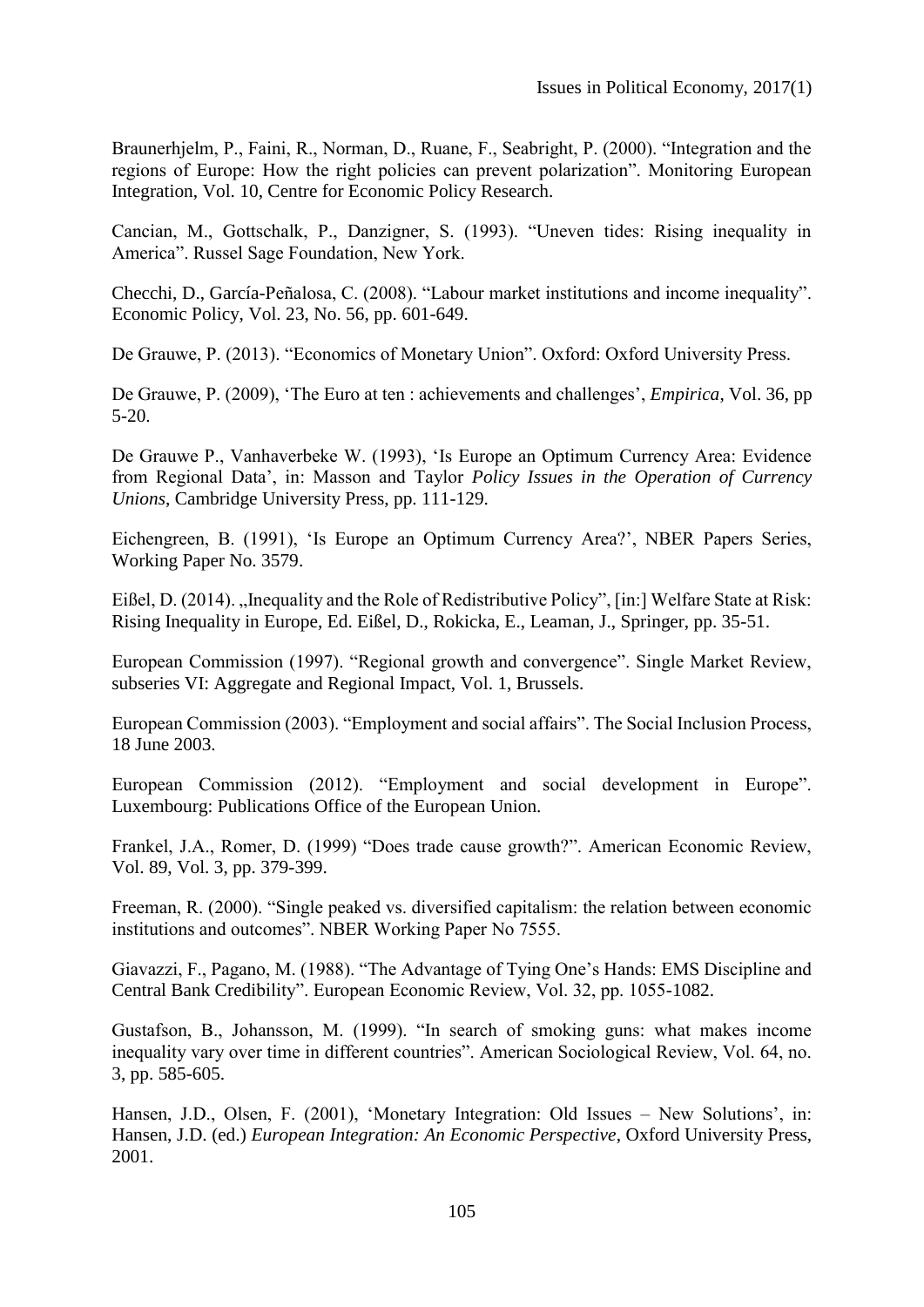Hein, E. Truger, A. (2005), 'European Monetary Union: nominal convergence, real divergence ad slow growth?', Structural Change and Economic Dynamics, Vol. 16, pp. 7-33.

Huber, E., Stephens, J. D. (2001). "Development and Crisis of the Welfare States". Chicago: the University of Chicago Press.

Hughes Hallett, A.J. (2001). "Fiscal coordination and EMU: Are monetary and fiscal policies becoming decoupled?". New Economy, pp. 9-13.

Kuznets, S. (1955), 'Economic Growth and Income Inequality', American Economic Review, Vol. 45, No. 1, pp. 1-28.

Kwasi Fosu, A. (1993). "Kuznets's Inverted-U Hypothesis: Comment". Southern Economic Journal, Vol. 59, No. 3, pp. 523-527.

Lane, P. R. (2012). "The European Sovereign Debt Crisis". Journal of Economic Perspectives, Vol. 26, No. 3, pp. 49-68.

Lane, P. R. (2006) 'The Real Effects of European Monetary Union', *The Journal of Economic Perspectives*, Vol. 20, No. 4, pp. 47-66.

Luxembourg Income Study Data (2015). Available at<http://www.lisdatacenter.org/> [accessed 05-12-14].

Mathieu, C., Sterdyniak, H. (2008). "How to Deal with Economic Divergences in the EMU". [in:] *Fiscal Policy in the European Union*, ed. Fontana G., Serrano, F., Ferreiro, J., Palgrave Macmillan: Basingstoke, pp. 157-183.

Margrini, S. (2004). "Regional (Di)Convergence". [in :] Henderson, V., Thisse, J. (eds) *Handbook of Urban and Regional Economics*, Vol. IV, pp. 2741-2796.

Milio, S. (2012) "Challenges for the Future of the Structural Funds". [in:] *European Union Budget Reform: Institutions, Policy and Economic Crisis*, Ed. Benedetto, G., Milio, S., Palgrave MacMillan, Basingstoke, p.122-150.

Mishkin, F. S. (2011). "Monetary Policy Strategy: Lessons from the Crisis". NBER Working Paper No. 16755.

Molle, W. (2007). "European cohesion policy". Routledge, London.

Mundell, R. (1961). "A theory of optimum currency areas". American Economic Review, Vol. 51, pp. 657-665.

Oates, W. (1999). "An Essay of Fiscal Federalism". Journal of Economic Literature, Vol. XXXVII, pp. 1120-1149.

O'Connor, J. (2005). "Policy coordination, social indicators and social-policy agenda in the European Union". Journal of European Social Policy 15(4).

OECD (2011). "Divided We Stand: Why Inequality Keeps Rising". OECD Publishing.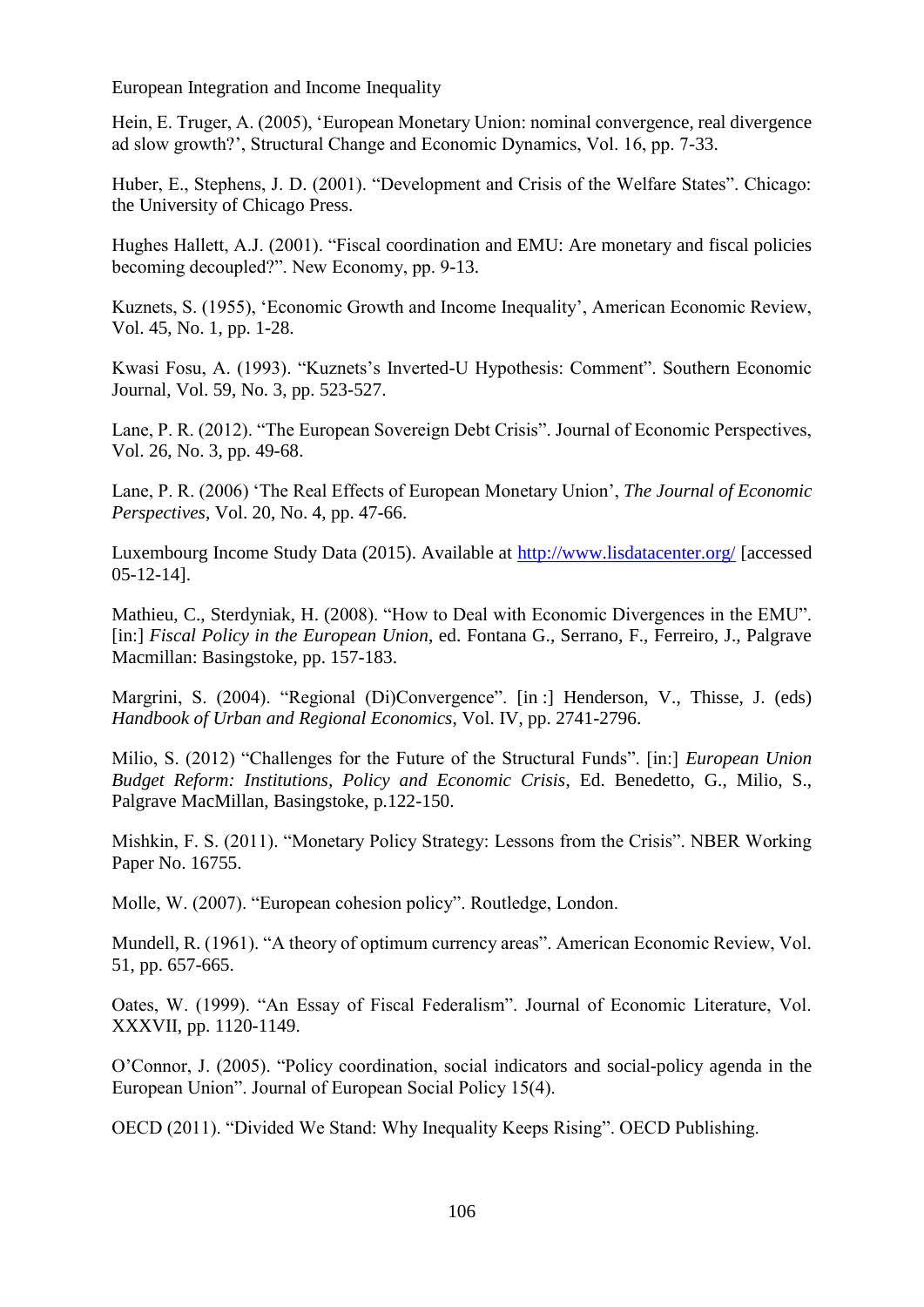Panico, C., Suárez M. (2008). "A Scheme to Coordinate Monetary and Fiscal Policies in the Euro Area". [in:] *Fiscal Policy in the European Union*, ed. Fontana G., Serrano, F., Ferreiro, J., Palgrave Macmillan: Basingstoke, pp. 184-200.

Papatheodorou, C., Pavlopoulos, D. (2003). "Accounting for inequality in the EU: Income disparities between and within member states and overall income inequality". CHER Working paper 9, CEPS/INSTEAD, Differdange, G.-D. Luxembourg.

Piketty, T. (2014). "Capital in the twenty first century". Harvard University Press, Cambridge, MA.

Razin, A., Sadka, E. (2014). "Migration and welfare state: Why is America Different from Europe?". NBER Working Paper no. 20450.

Rodriguez-Pose A., Tselios V. (2008). "Mapping Regional Income Distribution in Western Europe: Income per Capita and Inequality". Dynamic Region in a Knowledge-Driven Global Economy Lessons and Policy Implications for the EU, No.33.

Rose, A. (2000), 'One money, one market: the effect of common currencies on trade', 2000, *Economic Policy*, CEPR, pp. 9-45.

Sala-i-Martin, X. (2006). "The world distribution of income: Falling poverty and... Convergence, Period." Quarterly Journal of Economics, CXXI (2).

Sen, A. K. (1996). "Social Commitment and Democracy: The Demands of Equity and Financial Conservatism" [in:] Baker, P. (ed.) *Living as Equals*. Oxford: Oxford University Press, pp. 9- 38.

Smith, A., Venables, A. (1988). "Completing the Internal Market in the European Community". European Economic Review, Vol. 32, pp. 1501-1525.

Stiglitz, J. (2012). "The Price of Inequality". Penguin Books, London.

Thurow, L.C. (1987). "A surge in inequality". Scientific American, Vol. 256, pp. 30-37.

Treaty of Amsterdam Amending The Treaty on European Union, The Treaties Establishing the European Communities and Certain Related Acts (1997). Luxembourg: Office of Official Publications of the European Communities. Available at: <http://www.europarl.europa.eu/topics/treaty/pdf/amst-en.pdf> [accessed 16-01-2015].

Wyplosz, C. (2006), 'European Monetary Union: the Dark Sides of a Major Success', *Economic Policy*, CEPR, pp. 207-261.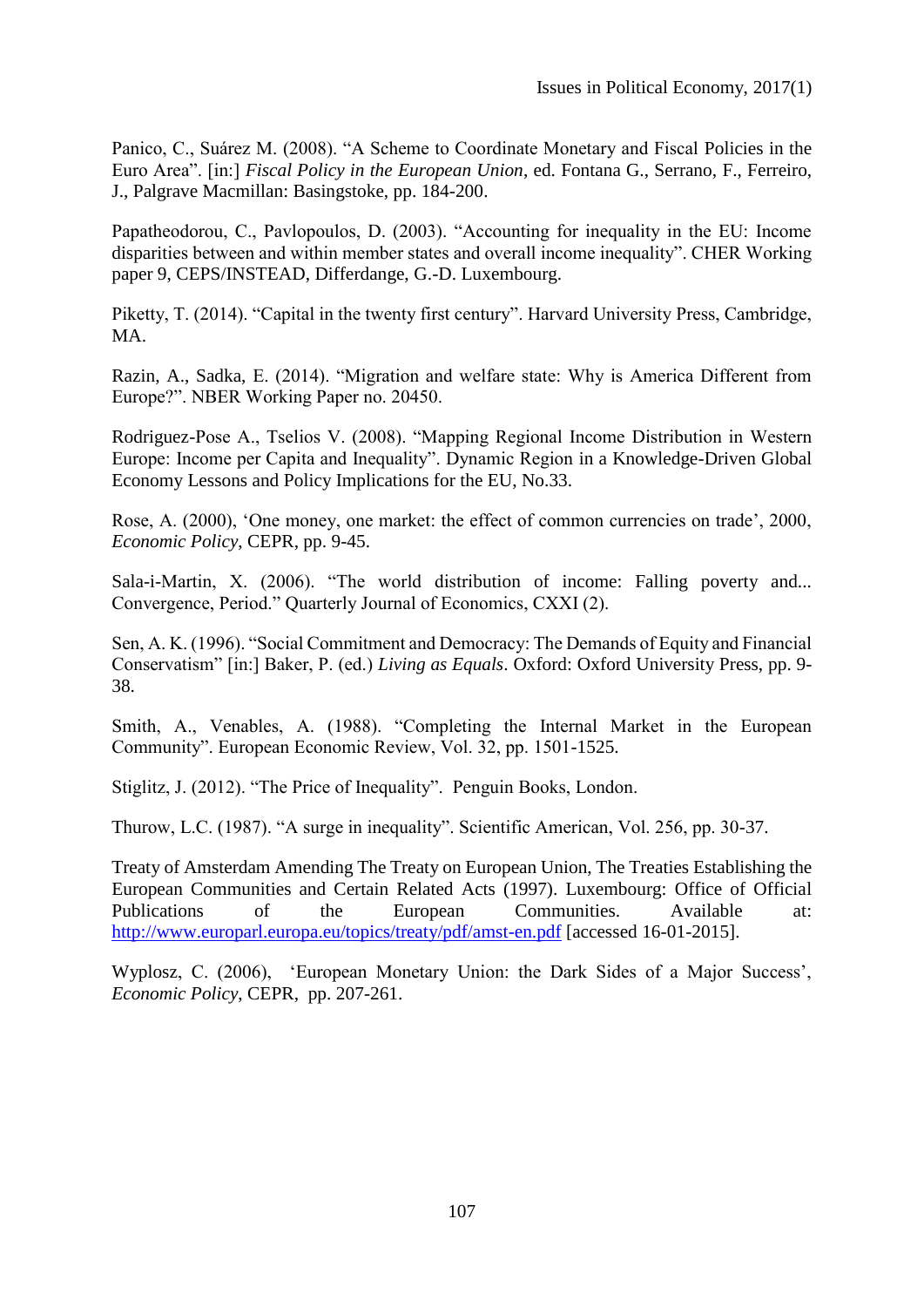# **VII. APPENDIX A**

## **(A1)** Table 1. Countries in the sample

Austria, Belgium, Estonia, Finland, France, Germany, Greece, Ireland, Italy, Latvia, Lithuania, Luxembourg, Netherlands, Portugal, Slovakia, Slovenia, Spain.

#### **(A2)** Table 2. Variable definitions and sources

| <b>Variable</b>                            | <b>Definition</b>                                                                                                                                                                                                   | <b>Source</b> |
|--------------------------------------------|---------------------------------------------------------------------------------------------------------------------------------------------------------------------------------------------------------------------|---------------|
| Gini coefficient                           | Measure of income inequality, takes value 0 when<br>the distribution of income in a country is equal and<br>100 when one individual has all the income in a<br>country. Values taken are after taxes and transfers. | Eurostat      |
| Interest rates                             | Long-run interest rates                                                                                                                                                                                             | Eurostat      |
| GDP per capita                             | <b>Gross Domestic Product Purchasing Power Standard</b><br>per inhabitant                                                                                                                                           | Eurostat      |
| Female Labour<br><b>Participation Rate</b> | Proportion on women in total employment                                                                                                                                                                             | Eurostat      |
| Unemployment<br>Rate                       | Annual average unemployment rate                                                                                                                                                                                    | Eurostat      |
| Share of<br>employment in<br>agriculture   | Proportion of people working in agriculture to the<br>total working population                                                                                                                                      | Eurostat      |
| Educational<br>attainment                  | Percentage of population with upper secondary,<br>post-secondary non-tertiary, first and second stage of<br>tertiary education                                                                                      | Eurostat      |
| Social Spending as<br>$a\%$ of GDP         | <b>Total Social Expenditure Purchasing Power</b><br>Standard per inhabitant                                                                                                                                         | Eurostat      |
| Labour Union<br>Membership                 | Trade Union Density, %                                                                                                                                                                                              | Eurostat      |
| Intra-EU trade                             | Sum of exports and imports of the country to the rest<br>of the EU                                                                                                                                                  | Eurostat      |
| <b>Imports</b>                             | Imports in million of Euro (total products)                                                                                                                                                                         | Eurostat      |
| <b>Exports</b>                             | Exports in million of Euro (total products)                                                                                                                                                                         | Eurostat      |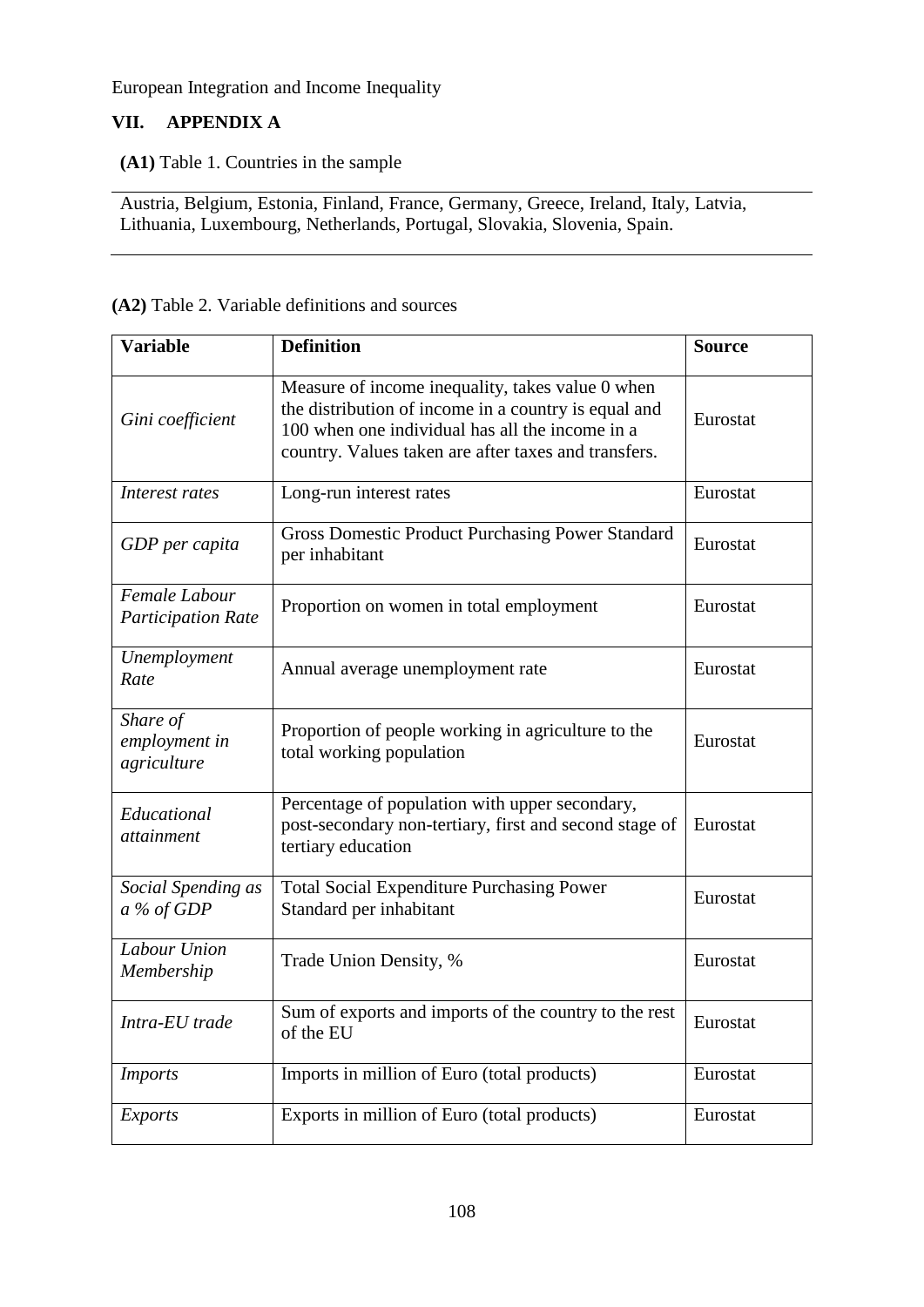| Gov. Deficit as %<br>of GDP | Government deficit as a proportion of GDP                                                                                                                 | Eurostat               |
|-----------------------------|-----------------------------------------------------------------------------------------------------------------------------------------------------------|------------------------|
| Debt as % of GDP            | Government debt as a proportion of GDP                                                                                                                    | Eurostat               |
| Inflation rate              | Annual average rate of change of prices                                                                                                                   | Eurostat               |
| <i>Maastricht</i>           | Time dummy variable for when a country signed the<br>Maastricht Treaty; takes value 1 from the year a<br>country signed the treaty and 0 otherwise.       | European<br>Commission |
| <b>SGPact</b>               | Time dummy variable for when a country signed the<br>Stability and Growth Pact; takes value 1 from the<br>year a country signed the Pact and 0 otherwise. | European<br>Commission |
| Currency                    | Time dummy variable for when a country adopted<br>the Euro; takes value 1 from the year a country<br>adopted the Euro and 0 otherwise.                    | European<br>Commission |

**(A3)** Table 3. Summary of descriptive statistics

| <b>Variable</b>                            | <b>Mean</b> | <b>Standard</b><br><b>Deviation</b> | <b>Minimum</b> | <b>Maximum</b> |
|--------------------------------------------|-------------|-------------------------------------|----------------|----------------|
| Gini coeffcient                            | 29.67364    | 3.249908                            | 19.1           | 43.4           |
| Interest rates                             | 5.868202    | 3.247748                            | 1.5            | 24.13          |
| GDP per capita                             | 20242.73    | 10812.19                            | 2700           | 68400          |
| <b>Female Labour Participation</b><br>Rate | 43.4654     | 4.466158                            | 32.69          | 52.67          |
| <b>Unemployment Rate</b>                   | 9.10838     | 4.545954                            | 1.6            | 27.5           |
| Share of employment in<br>agriculture      | 7.075452    | 4.955182                            | 1.2            | 23.4           |
| <b>Educational attainment</b>              | 58.30678    | 19.1155                             | 14.6           | 88.5           |
| Social Spending as a % of<br>GDP           | 22.21011    | 4.682644                            | 5.8            | 33             |
| Labour Union Membership                    | 30.37517    | 17.523                              | 6.41           | 80.65          |
| Intra-EU trade                             | 934336.34   | 137017.8                            | 873            | 803152         |
| <b>Imports</b>                             | 46082.65    | 66231.62                            | 362            | 332239         |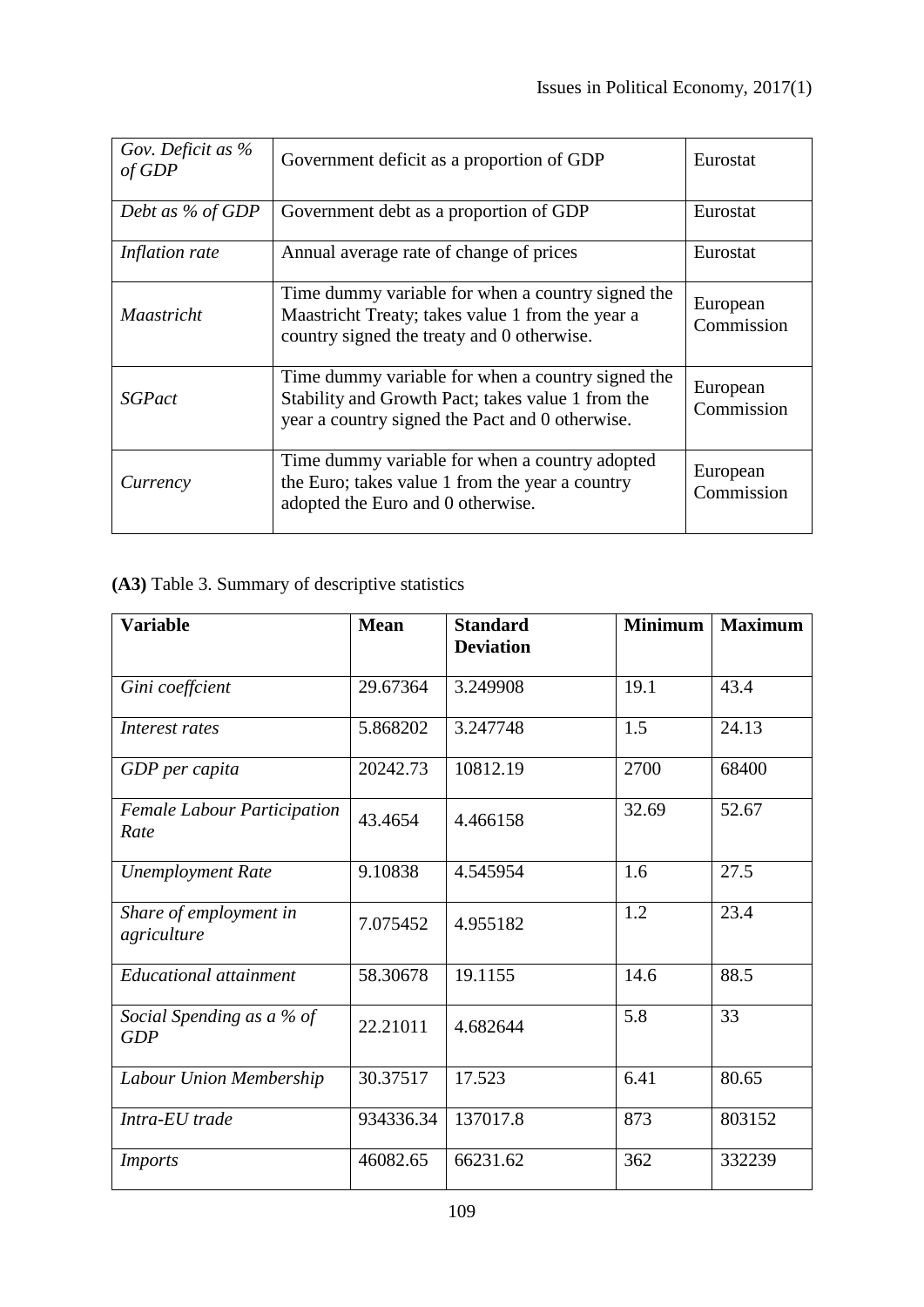| Exports                  | 47353.69    | 7356.61  | 256     | 470913 |
|--------------------------|-------------|----------|---------|--------|
| Gov. Deficit as % of GDP | $-2.833887$ | 3.95641  | $-32.4$ | 6.9    |
| Debt as % of GDP         | 57.25254    | 33.89236 | n       | 174.9  |
| Inflation rate           | 2.719218    | 2.275916 | $-1.7$  | 15.3   |

**(A4)** Table 4. Summary of three stages of the European Integration: a timeline for each country in the sample

| <b>Country</b> | <b>Maastricht Treaty</b> | <b>Stability and Growth Pact</b> | <b>Euro</b>       |
|----------------|--------------------------|----------------------------------|-------------------|
| Austria        | 1994                     | 1997                             | 1999              |
| Belgium        | 1992                     | 1997                             | 1999              |
| Estonia        | 2004                     | 2005                             | $\overline{2011}$ |
| Finland        | 1994                     | 1997                             | 1999              |
| France         | 1992                     | 1997                             | 1999              |
| Germany        | 1992                     | 1997                             | 1999              |
| Greece         | 1992                     | 1997                             | 2002              |
| Ireland        | 1992                     | 1997                             | 1999              |
| Italy          | 1992                     | 1997                             | 1999              |
| Latvia         | 2004                     | 2005                             | 2014              |
| Lithuania      | 2005                     | 2006                             | 2015              |
| Luxembourg     | 1992                     | 1997                             | 1999              |
| Netherlands    | 1992                     | 1997                             | 1999              |
| Portugal       | 1992                     | 1997                             | 1999              |
| Slovakia       | 2004                     | 2005                             | 2009              |
| Slovenia       | 2004                     | 2005                             | 2007              |
| Spain          | 1992                     | 1997                             | 1999              |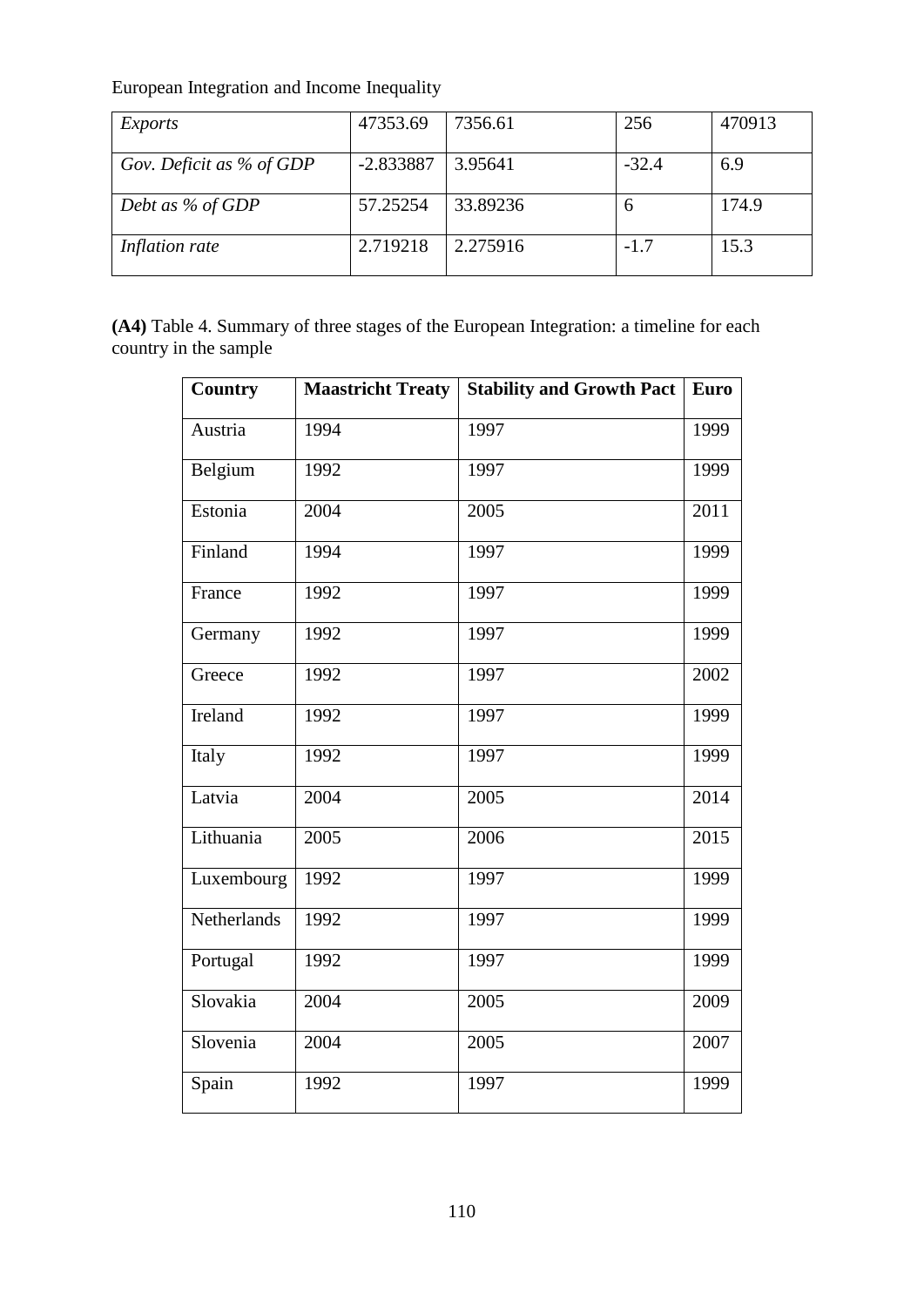|                                                        | (1)                   |
|--------------------------------------------------------|-----------------------|
| Interest rates                                         | 0.010<br>(0.051)      |
| GDP per capita                                         | 0.003<br>(0.359)      |
| <b>Female Labor Force</b><br><b>Participation Rate</b> | $-0.222**$            |
|                                                        | (0.116)               |
| Unemployment rate                                      | $0.161***$<br>(0.040) |
| Share of employment in<br>agriculture                  | 0.103                 |
|                                                        | (0.117)               |
| <b>Educational attainment</b>                          | $-0.051**$<br>(0.025) |
| Social Spending as a % of<br><b>GDP</b>                | $0.261***$<br>(0.076) |
| Labor Union Membership                                 | $-0.051*$<br>(0.028)  |
| Currency                                               | $0.392**$<br>(0.186)  |
| y.1991                                                 | 0.084<br>(0.613)      |
| y.1992                                                 | 0.665<br>(0.627)      |
| y.1993                                                 | 0.938<br>(0.659)      |
| y.1994                                                 | 1.157<br>(0.983)      |
| y.1995                                                 | 2.326*<br>(1.342)     |

# **(A5)** Table 5. Regression results: time-fixed effects included

| Dependent variable: Gini coefficient after taxes and transfers $(x100)$ |
|-------------------------------------------------------------------------|
|-------------------------------------------------------------------------|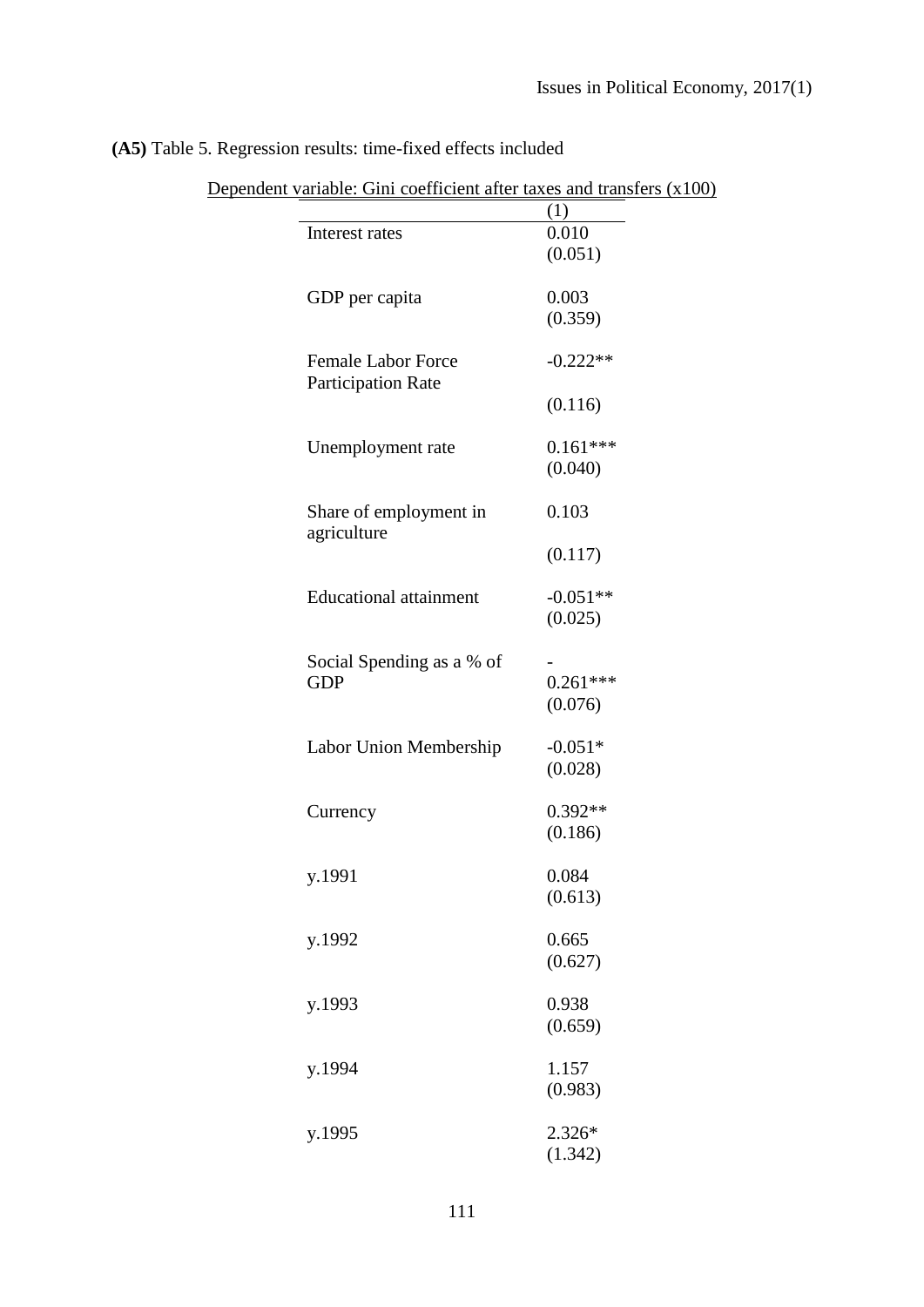| y.1996 | 1.751<br>(1.562)      |
|--------|-----------------------|
| y.1997 | 1.081<br>(0.605)      |
| y.1998 | 0.964<br>(0.605)      |
| y.1999 | 1.107<br>(0.606)      |
| y.2000 | 0.787<br>(0.585)      |
| y.2001 | 0.802<br>(0.587)      |
| y.2002 | 1.321<br>(0.713)      |
| y.2003 | 1.254<br>(0.693)      |
| y.2004 | 1.427**<br>(0.629)    |
| y.2005 | 0.924<br>(0.573)      |
| y.2006 | 1.865***<br>(0.578)   |
| y.2007 | $1.430**$<br>(0.578)  |
| y.2008 | 1.789***<br>(0.578)   |
| y.2009 | 1.759***<br>(0.578)   |
| y.2010 | 1.472**<br>(0.578)    |
| y.2011 | $1.513***$<br>(0.578) |
| y.2012 | 2.503***<br>(0.587)   |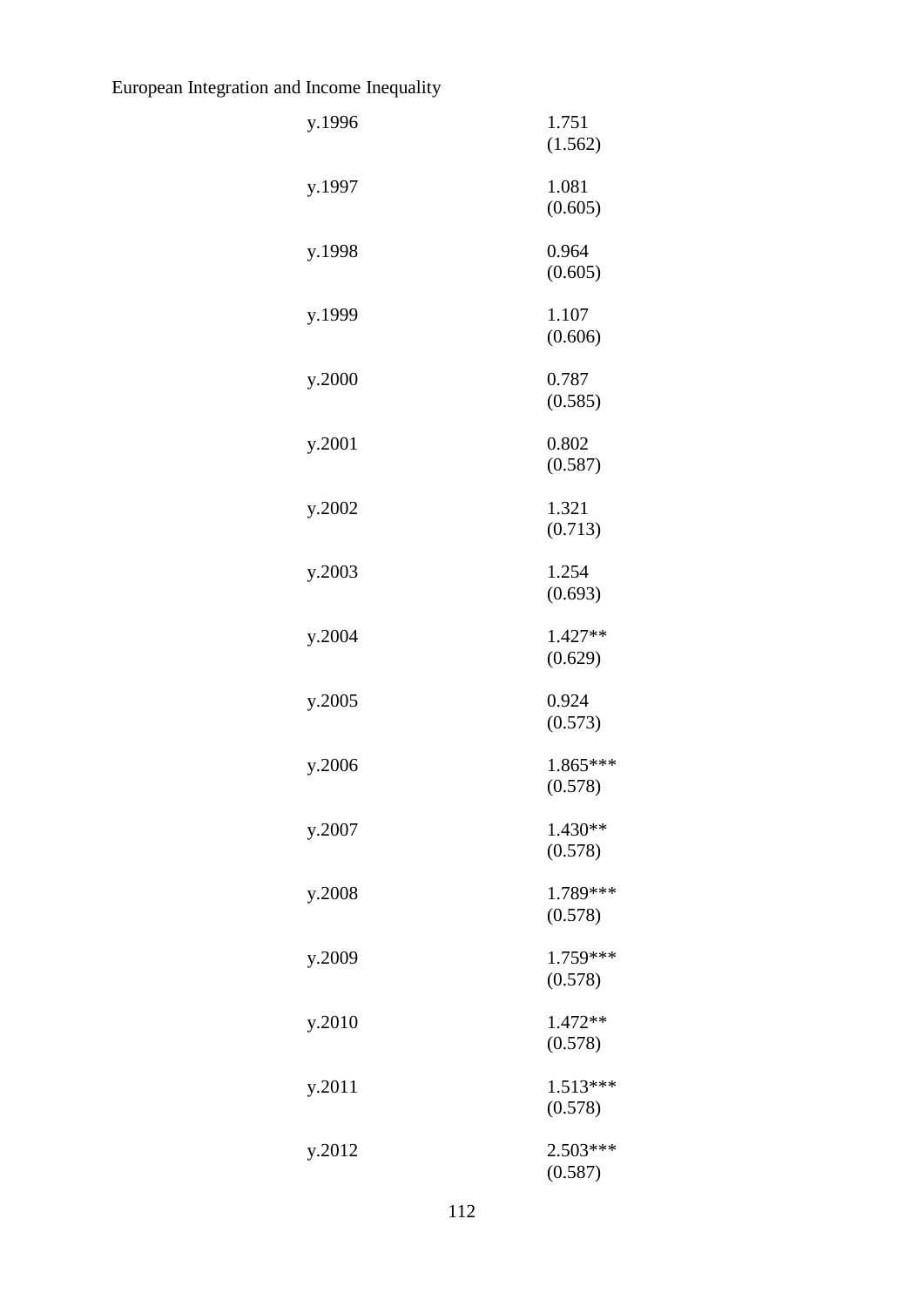| y.2013                         | $2.312***$ |
|--------------------------------|------------|
|                                | (0.583)    |
| Constant                       | 1.297      |
|                                | (1.333)    |
| <i><b>Observations</b></i>     | 291        |
| $R^2$                          | 0.591      |
| $F$ -stat. that time effects=0 | 1.42       |
| (p-value)                      | 0.0816     |

Robust standard errors in brackets \* significant at 10%; \*\* significant at

5%; \*\*\*significant at 1%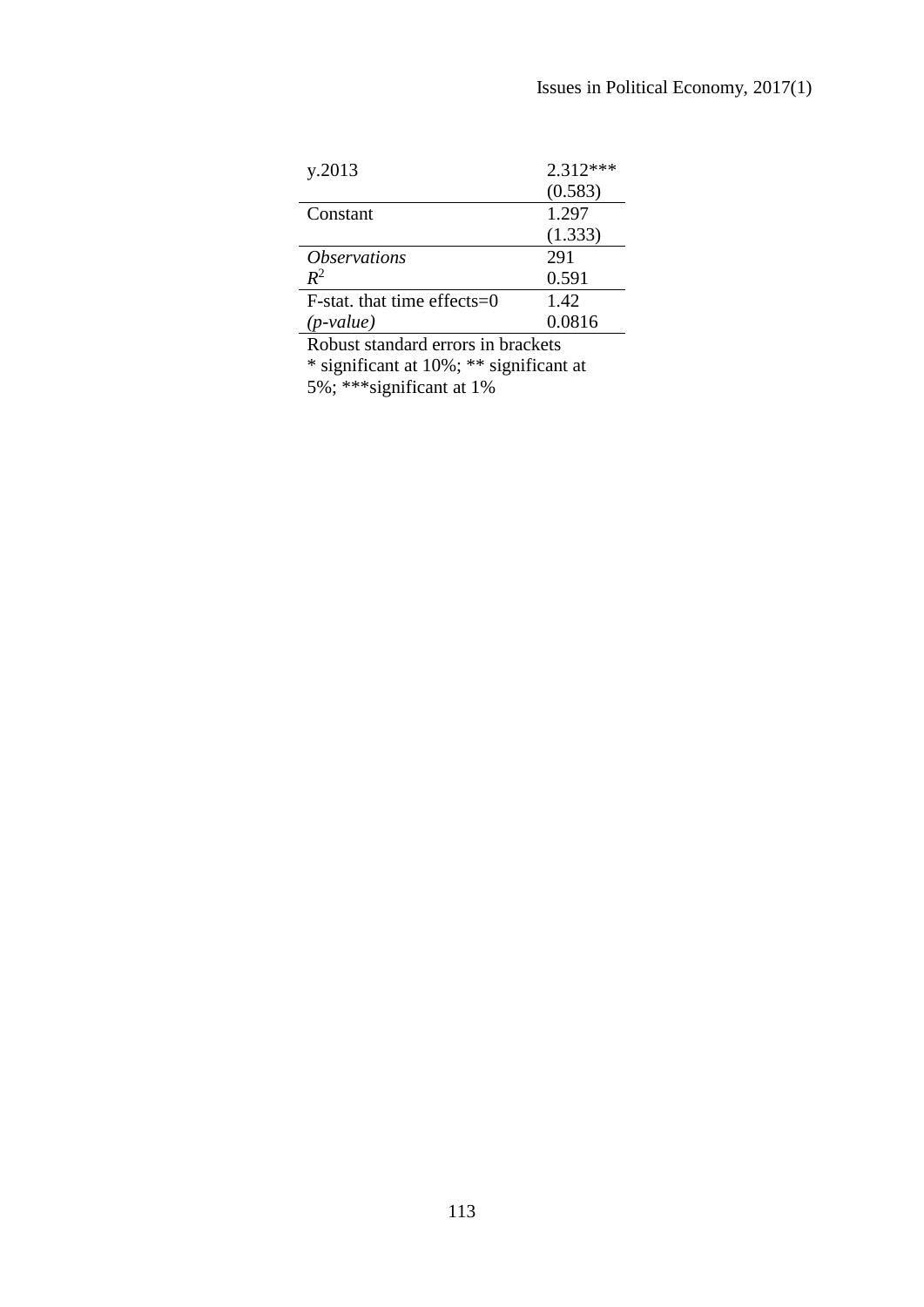

**(A6)** Figure 1. Gini Coefficient of Income Inequality (after taxes and transfers) in the Eurozone countries over time